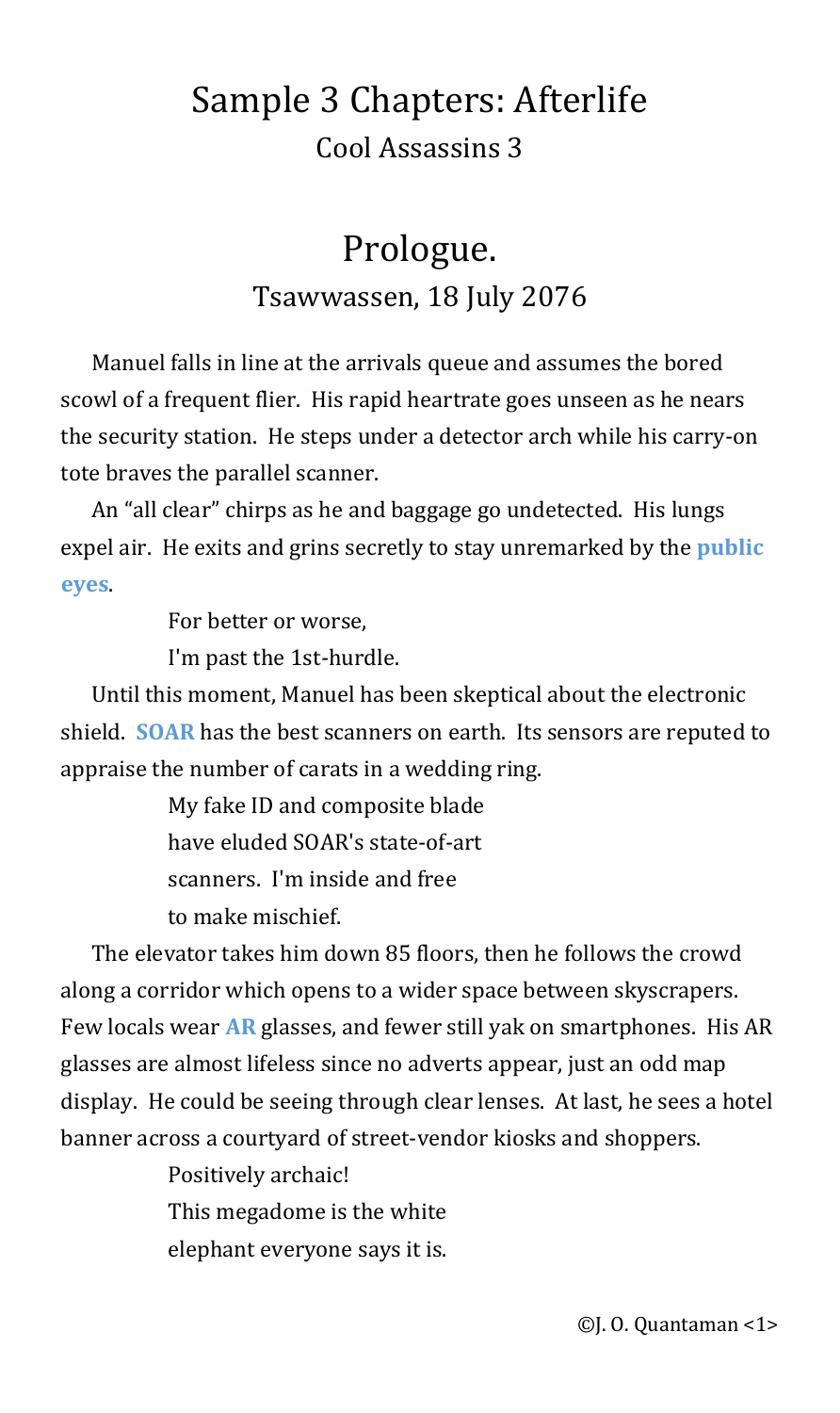Well, no cause to get choosy

inside a peon's bargain byre.

He navigates the flea market, locates the hotel lobby and books himself a weeklong sojourn.

<span id="page-1-0"></span> $+ = + = +$ 

Once inside his hotel suite, Manuel doesn't relax. Public camcorders are everywhere in **[Tsawwassen](#page-31-3)**, even in the washrooms. So his special ID and weapon stay sequestered for now. He does what a law-abiding tourist might do upon arrival in a foreign city. He stows his minimal luggage in the closet and refreshes himself in the shower stall. After which he grabs his camera and accessory pack then heads out for a looksee.

He knows newcomers are scrutinized more carefully than longterm residents, so he keeps body language casual and discrete. Manuel can't afford to do anything that might arouse suspicions. Even the weeklong stay at the hotel is a deception, for he must adhere to a tight schedule. It's important to take care of business ASAP and to leave the megadome by midnight.

Tsawwassen doesn't have rectangular blocks like other cities. It has a grid of hexagons called nexuses, which occupy 15 times more area than regular city blocks. More astounding is the lack of motor vehicles. The concourse level is reserved for pedestrians and bicyclists, each having separate paths, while rollerbladers, skateboarders and electric chairs roam as they please.

They add chaos to the mix, but he doesn't see mishaps causing injuries. Motor vehicles can be heard from the subbasement, their sounds like whispers amid tomb raiders.

He walks, refusing to wear AR glasses.

They're useless, for they show very few adverts. Might as well browse with naked eyes like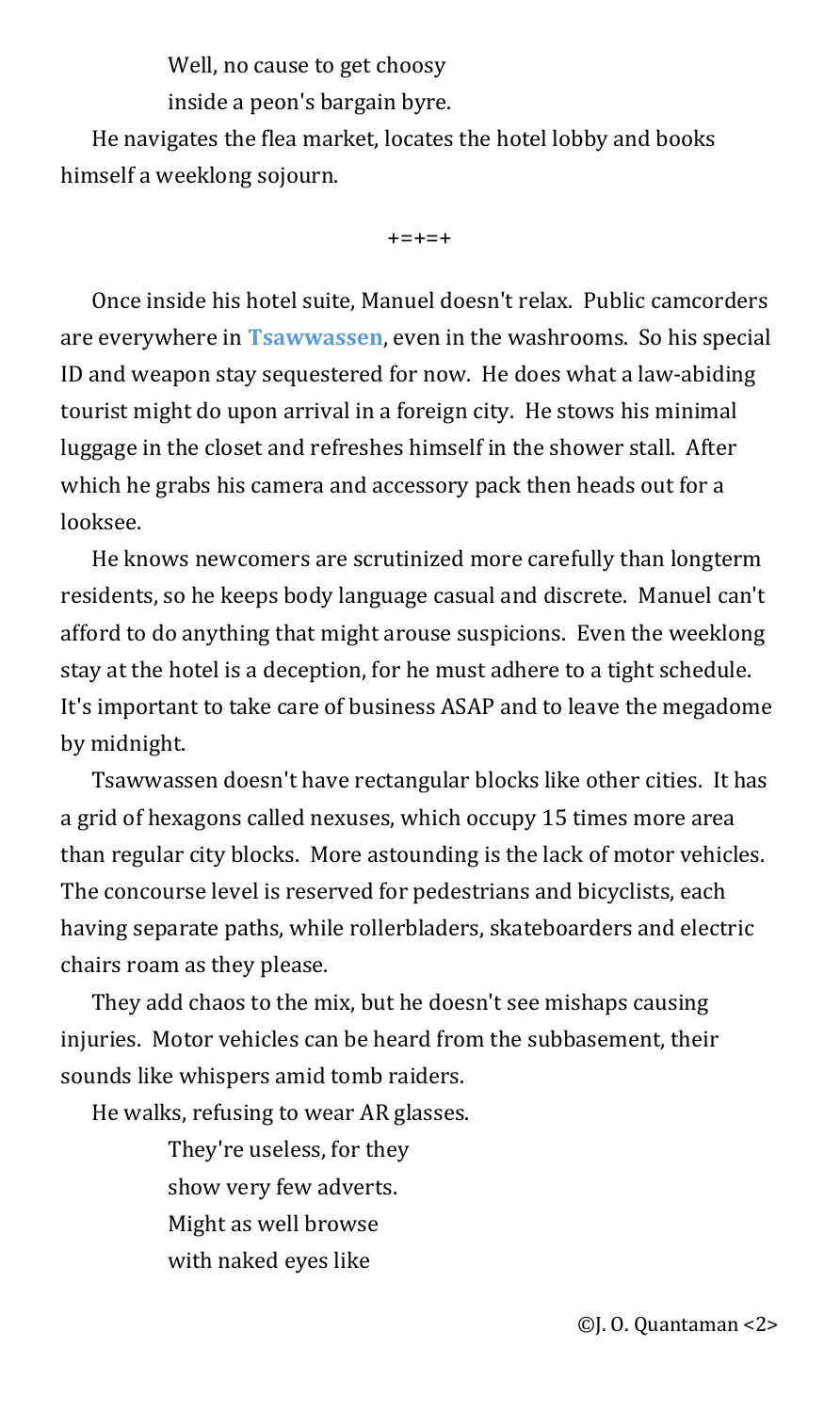the local bumpkins.

He takes purposeful strides, aiming to distance himself from the hotel. In the flea market he buys a toothbrush, Chap Stick and a box of mints. He strolls through two more nexuses before dumping the toothbrush, Chap Stick, unchewed mints and smartcard in a recycle bin. It's crucial to dump the smartcard since it might be sending a GPS beacon through which police could track his movements.

He enters a less-traveled nature park. He knows the main paths have mounted audiovisual recorders, but off-path woodlands have only the odd aerodrone to monitor human mischief. Amid the underbrush is the safest place to dig out his unique smartcard and assassin's dagger, which he hides at the small of his back.

<span id="page-2-1"></span>The **[Brotherhood](#page-31-5)** has done thorough research and furnished a shortlist of **[pets](#page-31-4)** that may offer sex on the side.

> <span id="page-2-0"></span>It's blasphemy to let whores practice openly and legally. Spacers are totally decadent. Never mind, I'll assess their online photos then choose among those most lovely the one I assault tonight.

From previous online browses, a Jew bitch with thick brows and jetblack hair has caught his eye. If she isn't available he'll try an Asian gook or Polynesian. He'd love to torture a nigger or mulatto, but he doesn't trust himself to remain kind and considerate long enough to win her trust.

When he presents his doctored smartcard, it'll indicate a longtime resident with no criminal record. That fact ought to put a pet's fears to rest.

He calls the Jewess, and his nerves begin to sing...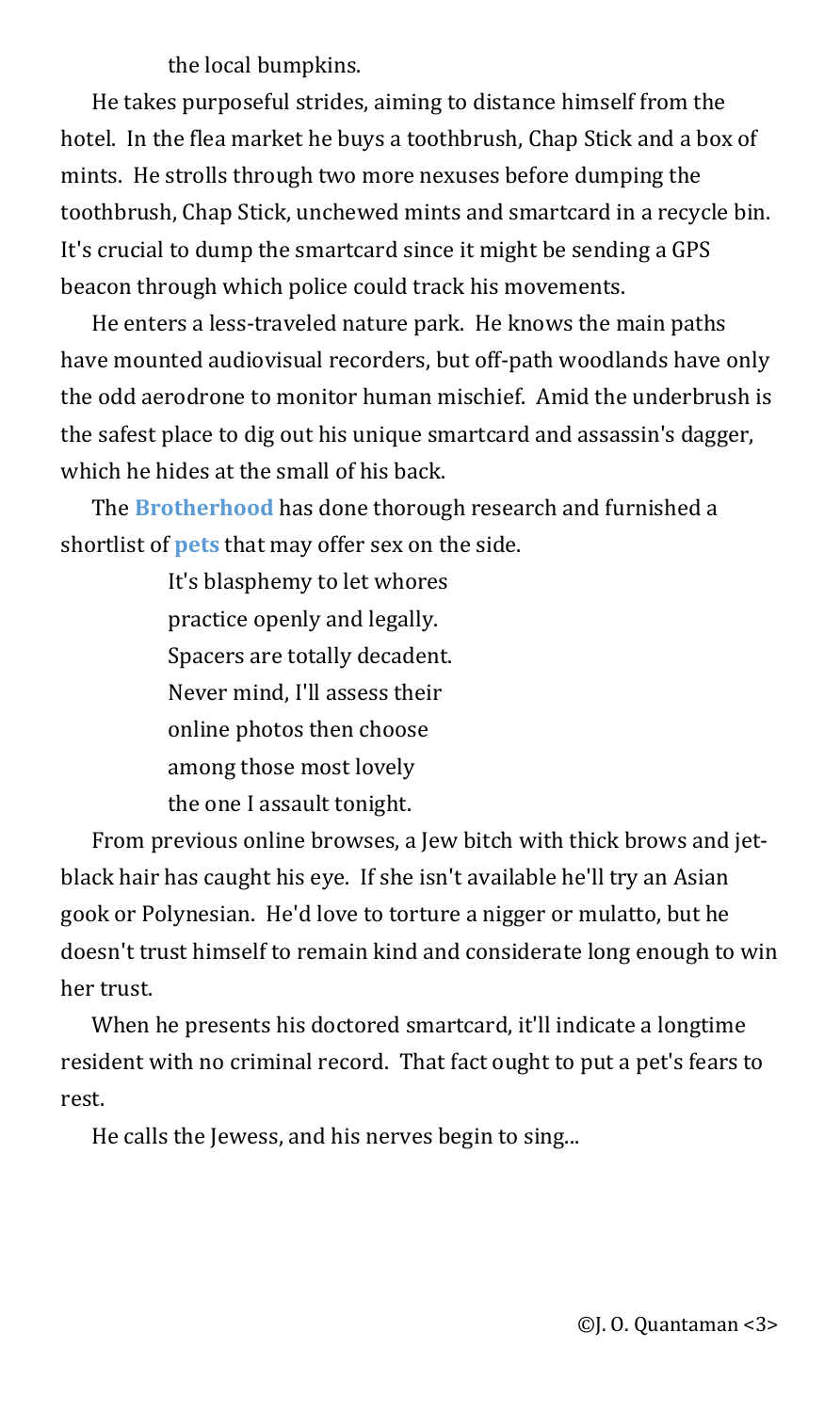## <span id="page-3-0"></span>1. Hacker Foray

Saturday, Two weeks earlier Los Angeles: 4 July 2076, 5:30 a.m.

<span id="page-3-4"></span>**[Marija](#page-31-6)** pokes her nose around the corner. Her eyes bulge as the view floods her mind with shock and awe. Across the floor are twodozen young women trussed and gagged. Marija connects the dots.

> A human-trafficking op of soon-to-be sex slaves ready to ship offshore. From the fair tresses that top many of the prisoners, they're likely going to Asia where libidos simmer hot over Nordic-blonde locks.

A chill scoots down her spine as Marija realizes she has stepped off the deep end, way beyond mission parameters. Her main job has been to put traffic monitors on the out-traffic **[fibes](#page-32-3)** from this comm vortex.

> <span id="page-3-3"></span><span id="page-3-2"></span><span id="page-3-1"></span>The bugs are planted. I hafta get outta here before I'm spotted.

She rotates her head so that the **[CCD](#page-32-2)** at the crown of her baseball cap records the whole array of women. The video is being transmitted to a "relay" antenna above the rear wheel of her motorcycle. **[Dog Breakfast](#page-32-1)** co-op will relish the news since this comm vortex is likely a subsidiary of either SonyKong or Yuhan, both of which are members of the hated **[transnat](#page-32-0)** cartel.

<span id="page-3-5"></span>She takes one last pan, ducks behind the corner and jogs toward the exit. Eyes and ears are on full alert to spot any guards or cronies. It's fortunate that today is a national holiday, which means the normal staff of techies and caretakers have left the servers unattended, which is probably why traffickers have used the building as a temporary drop.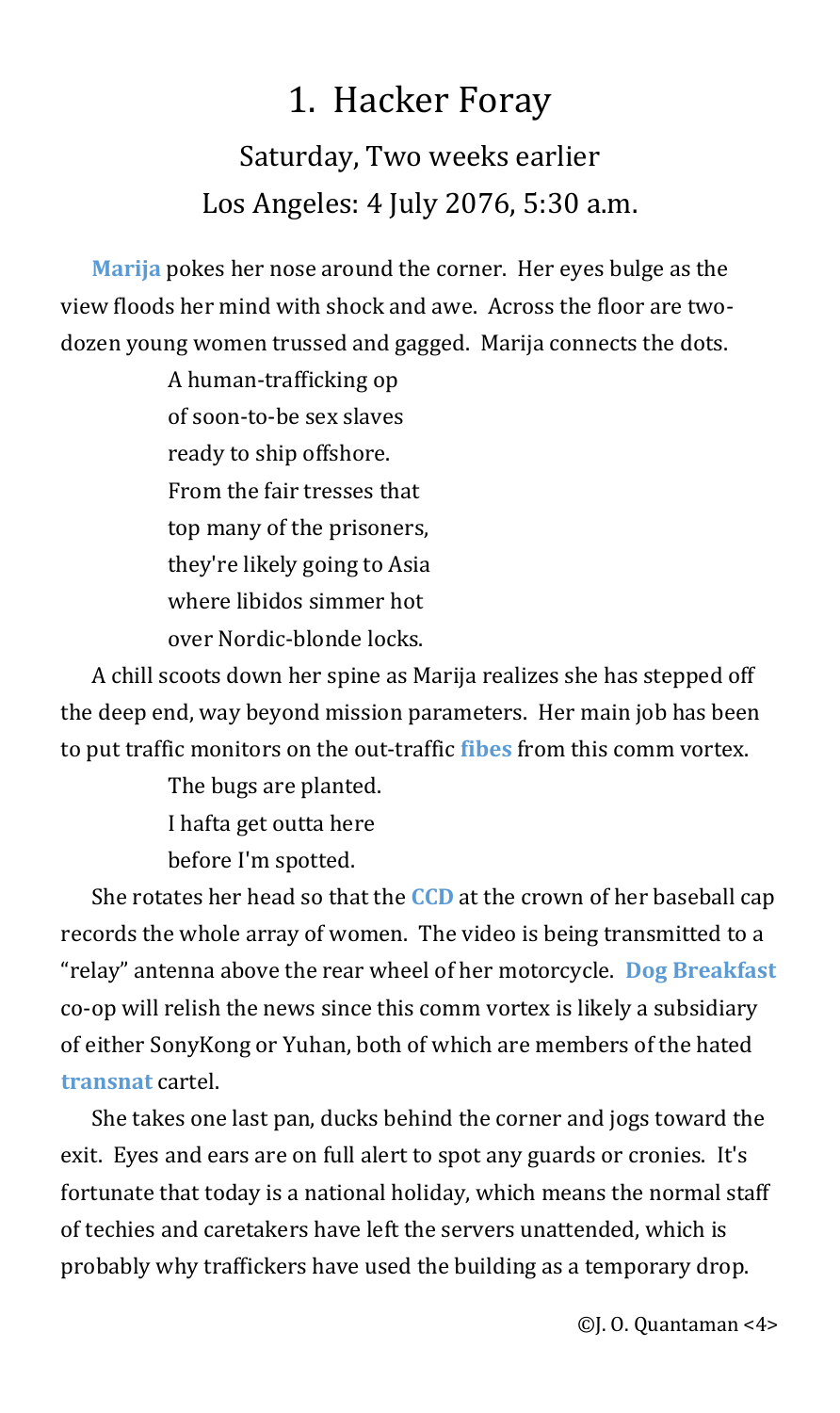She's fortunate no one has made her. The perps are sure to be armed, and she isn't wearing body armor.

<span id="page-4-1"></span>Marija breathes a sigh of relief as she steps outside the building and walks toward her motorcycle. She sends **[Kavita](#page-33-1)** a message to cease control of the surveillance cams. But there's still four blocks to go before she reaches the bike. Marija perks her ears for sounds of pursuers and checks show-window reflections for possible tails.

At this early hour she doesn't expect a lot of pedestrians. Two dog walkers seem normal for early Saturday morning. They're yakking on vidphones and minding their leashes. Neither passes close to her motorcycle.

So far, so good.

Marija stops aside the bike, retrieves the helmet and takes her sweet time putting it on. Enough time to sneak glances for someone out of place. A person sits behind the wheel of a parked Viper across the street, halfway down the block. The magnifier patch on her visor pegs the driver for a male. He appears intent at gazing everywhere but face on.

> <span id="page-4-0"></span>A suspicious giveaway, but I doubt he's connected to the **[HyperNet](#page-33-0)** vortex.

Her infrared sensor indicates the car's hood is no hotter than others in the early morning sun, which means he's been parked for half anhour or more. She points the magnifier patch on the front bumper and memorizes his license plate. Kavita, her mission compadre, should be able to coax more info from the Viper's ID. And Marija won't mistake it for another of the same make & model.

> Maybe I was noticed during last week's raid. Oughta get me a better disguise for sowing bugs. For now I gotta lose this creep before I get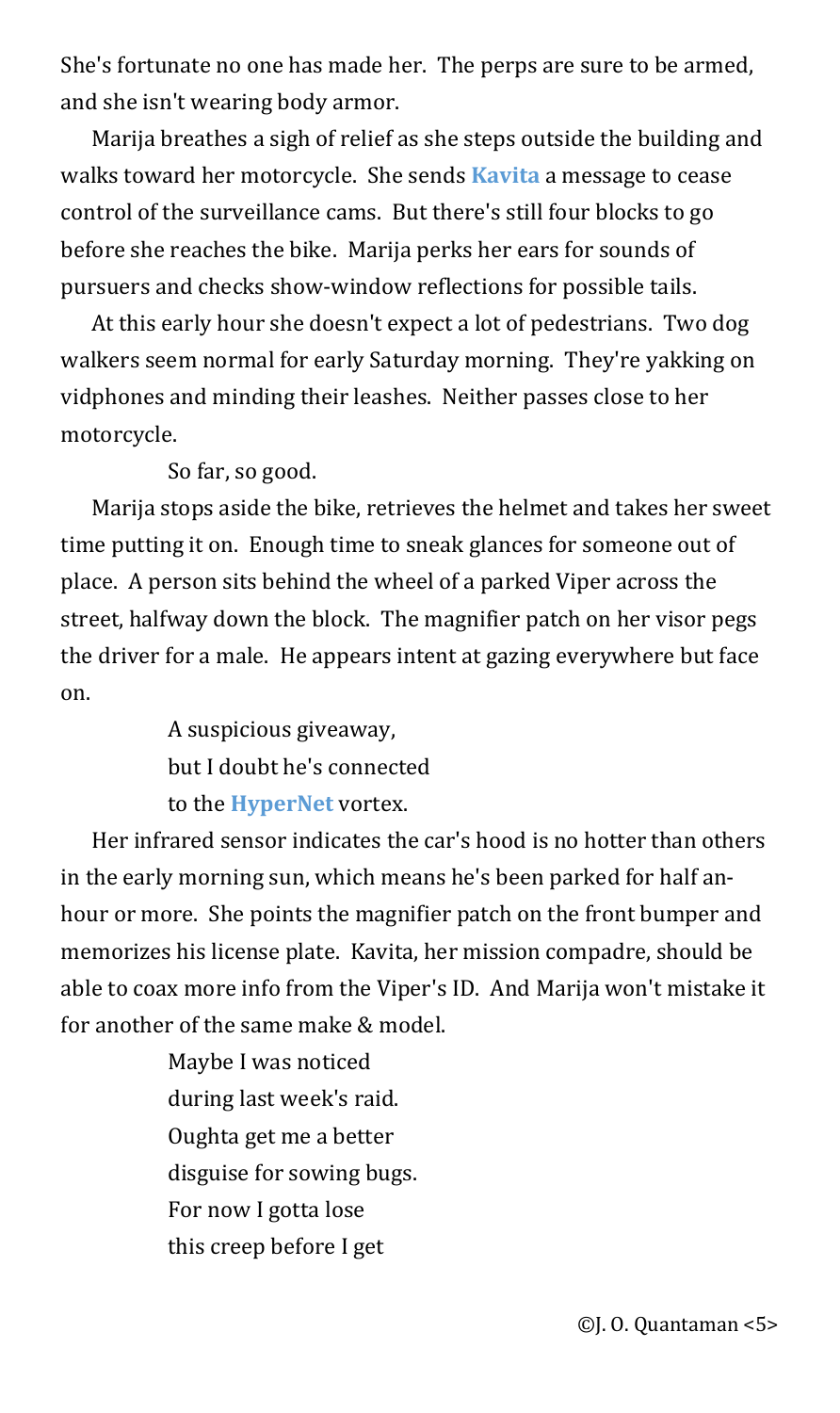anywhere near Kavita.

She mounts the bike, kickstarts the engine and moves sedately down the street, checking rearview mirrors from time to time. Before she has motored three blocks, the Viper pulls out and follows in her wake.

Marija turns left at the next cross street and guns the motor before she brakes and swerves right into an alley. Topping 70 kph around the dumpsters, she slows down and turns left onto the street. Then she makes right turns at the next two intersections, so that she's traveling in the opposite direction two blocks over from where she made the first left turn.

After Marija has gone four blocks along her new heading, the Viper appears three blocks in the rear.

> <span id="page-5-1"></span>Solar plexus! How'd he stick to my tail? **[Gotta](#page-33-3)** be a GPS beacon fixed somewhere. It means I gotta stretch my lead to **[gimmie](#page-33-2)** enough time to find & toss the bug.

Her mind spins as she ups the road speed.

<span id="page-5-0"></span>Could be more trackers, so I can't dillydally and let my bike get boxed in. Lucky for me, motorcycles go where sedans cannot.

Marija bears right on red lights, swings left on green lights and powers through junctures without semaphores. Within minutes she has upped her lead on the Viper.

Then she spots what she's looking for.

A tower inset from the road,

sporting a big wide courtyard.

She hangs a sharp left, hopping the curb, then speeds around shrubs and park benches until her bike gains the rear of the courtyard.

Marija dismounts, squats and looks for GPS locators on the insides of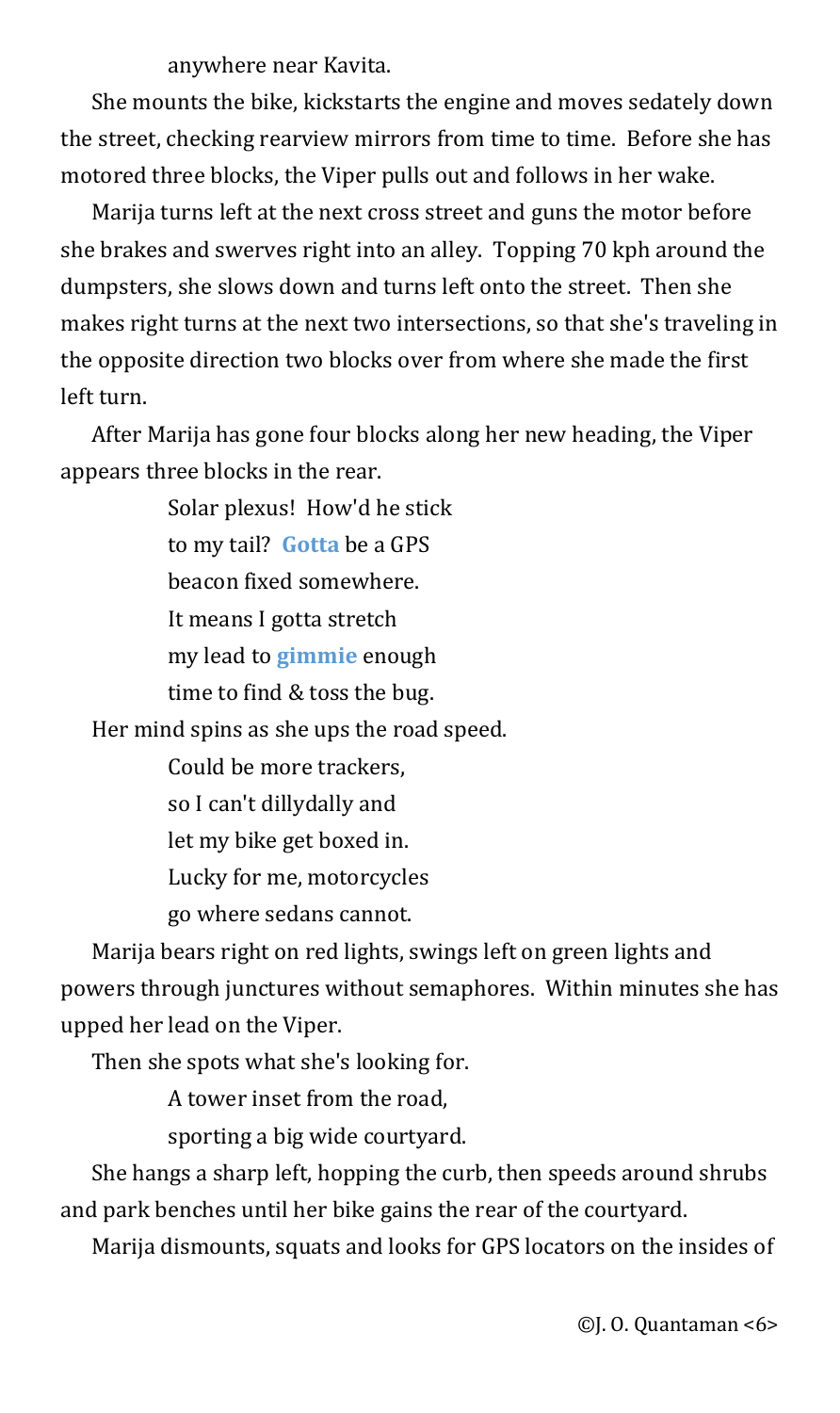fenders. She finds the offensive bug under the front wheel. Tossing it away, she checks under the seat and back fenders.

The bike is tracker clean

as a pure mountain stream.

The tower has been built on a slight decline so that she must exit down pedestrian steps. The stairway may or may not be wide enough for the Viper. Whatever the case the pursuer will ruin his muffler if not worse.

Downing stairways on a bike is like bronco riding a horse. She gets a firm grip on the handlebars and lifts her butt, letting legs and arms bear the thumps. Past the steps and over the curb, Marija gains the street and turns right.

<span id="page-6-1"></span>She moves quickly and efficiently, speeding away from the beacon, never exceeding ten **[kiloms](#page-33-5)** above the speed limit. During the next 15 minutes, her route resembles a rat's maze search. Anything to confuse the pursuers.

At last she deems it safe to take the highway out of town. She heads for the enclave where Kavita has set up shop.

Half an-hour later Marija drives 200 meters past the rendezvous where she veers to the shoulder and into the underbrush. There she watches for 15 minutes until it's almost certain she has lost all tails.

<span id="page-6-0"></span>+=+=+

A swarm of comsats relay a bulk of long-distance messages, but most comsats are positioned and maintained by spacer co-ops. The transnat cartel deems these comm links vulnerable to eavesdroppers, so it uses inhouse cables to stream proprietary info among corporate nexuses and between head offices and major subsidiaries. **[Yuhan](#page-33-4)**, which installs and manages fiberoptic corridors, has arranged separate bundles inside transcontinental cables for the use of the cartel. Privacy is crucial; the cartel doesn't need government watchdogs to find instances of price fixing or other scams that reward the powers that be.

A fibe cable happens to run beside a pipeline right of way near a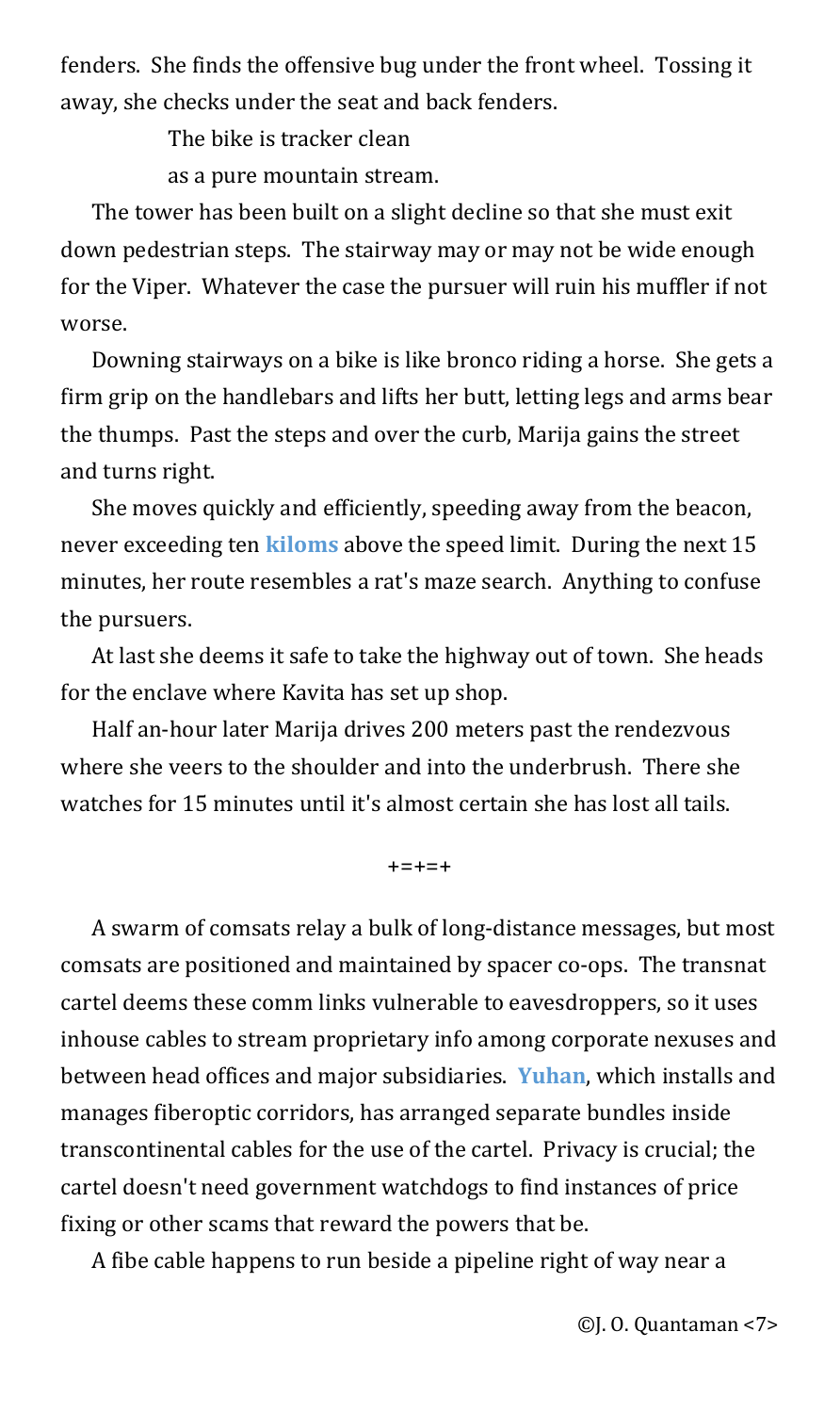<span id="page-7-1"></span><span id="page-7-0"></span>**[GREENS](#page-33-7)** enclave east of Los Angeles. Here's where Kavita is preparing to splice into transnat info streams. Her main tool is a variable **[piezoelectric](#page-33-6)** mirror which lets 95% of the light through or reflects up to 50% of the light to an offshoot. Photon amplifiers boost the light intensity of both streams, so there's no falloff in the stream intensity after encountering the sieve.

It's crucial to insert mirrors at times that avoid quantum integrity signals, which alert the traffic managers to intrusions of any kind. Thus the need for Marija's traffic monitors. The quantum streams are sent at quasi-random intervals, causing momentary drops in signal volume, which can be detected with traffic monitors. Within a few days Kavita analyzes the traffic patterns to find the best times to insert her mirrors.

+=+=+

Marija parks her bike near the geodesic dome of the enclave and takes an earthen footpath that snakes around alders, junipers and cypresses. Their canopies filter the midmorning sunlight so that only small patches reach the forest floor. She breathes fresh air, its odors of still-moist foliage from predawn dew.

After a ten-minute hike she comes to a small dell on which lies a large tent. Two cables run from the tent to a nearby alder where they spiral around its boll to the upper branches. They connect to a modest satellite dish and radio antenna perched near the treetop to send and receive FM signals to & from orbit or downtown LA.

Marija walks to the tent and steps inside. Her partner sits on a stool, eyes focused on columns of data in a flatview. A toothpick dances from her lips. Marija doubts Kavita would notice a grown bear foraging for food inside the tent.

"Well... How'd I do?"

Kavita gives an involuntary jump then turns unfocused eyes to the vocal sounds. Moments pass before a grin appears.

"Wonderful, Marj. Just wonderful. Gimmie another 25 minutes, and I'll have the transnat bundle isolated from the others. Then it's just a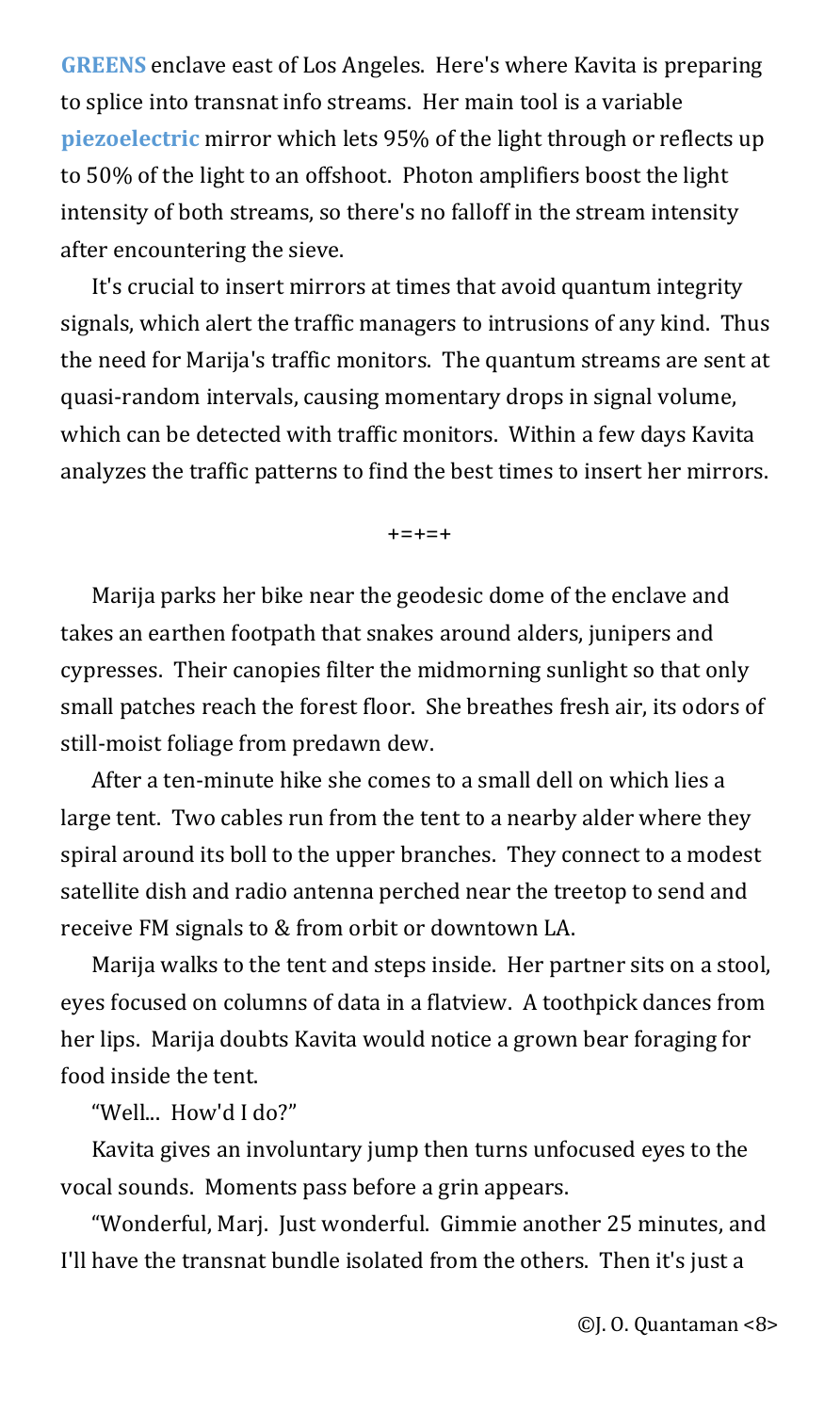matter of recording the data streams for statistical analysis."

Marija nods then hesitates...

Loath to pour cold water

on Kavita's hearth fire.

But needs must.

"The HyperNet vortex is being used as a waystation for human traffickers. I got evidence on my cam. Two-dozen young women gagged and bound."

<span id="page-8-0"></span>"Holy **[fuxgate](#page-33-8)**! Are you OK?" Her eyes widen to beacons of concern. "Did anyone see you?"

"Doubtful. I reckon they had one guy eyeballing the security cams. He couldn't see me, thanks to you and Fingar. And apparently the room with the young women wasn't included in the video overlay."

Kavita looks relieved. "That's right. Today's a national holiday. Yet you can't deny the added dangers. It calls for more precautions."

<span id="page-8-3"></span>"I know. **[Gonna](#page-34-2)** wear body armor next time."

The hacker nods. "OK, for starters. But it sure won't help if they blow your head off. I'm worried, Marj."

"Forget it. I'm a big girl now."

"No way will I forget. You're my guardian and best friend." Her face sobers. "I s'poze there's no way to track and rescue the women."

Marija shrugs. "We know about them. That's square one."

<span id="page-8-2"></span>"Maybe **[Timekeeper](#page-34-1)** can work something from the satellite cams."

She nods, although both women know DB doesn't have resources to

fix every injustice. "By the way, I picked up a tail."

<span id="page-8-1"></span>"Solar Plexus, you've **[b'en](#page-34-0)** busy. Does it mean I gotta move?"

"Nah. Dead certain I lost him."

Kavita sighs. "Thank the matrix for small favors."

"My tail had nothing to do with the HyperNet vortex." "Oh?"

"He was parked across the street from my bike. Might've parked there shortly after I walked to the vortex."

"So he recognized you from before."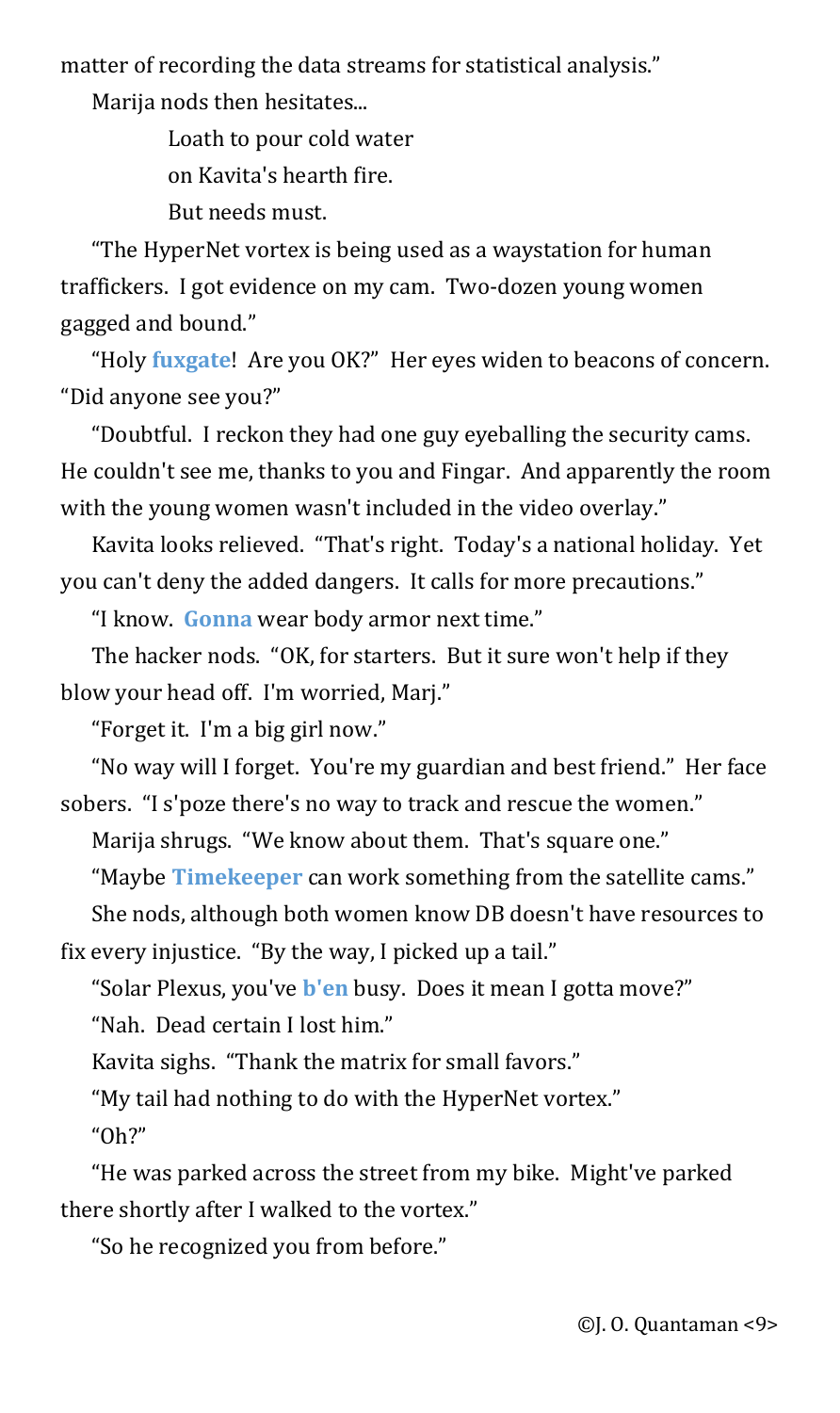"Yup. What I figured."

"You'll need a makeover and better disguise."

"Maybe. But no suggestions from you."

"Woah! My online snooping makes me an elite authority on current fashions."

"Let's not go overboard. I'll just wear sunglasses and maybe a new hairstyle."

"New hairstyle? Not nearly enough. Your follicles are cropped down to the skin. You need a wig bonanza, Marj. How about orange cornrows and braids hanging down from your shoulders?"

Marija frowns, wary of her compadre's impish face and twinkling eyes.

My Muslim heritage approves of the co-op's modest attire. I'm less confident wearing the female fashions of LA, so I favor unisex styles which happen to coincide with motorcycle duds. A new wig would make me look like a walking billboard.

"Solar plexus, Kavita! Pics of me are liable to go viral. I gotta stay unremarked, remember?"

"Sure, they'll notice. For the wrong reasons. And besides, the wig is just the start of your makeover."

Marija frowns deeper. "Fashion hides lots of stuff, but you can't hide skin as dark as mine. I'm profiled in most hoods save Gramercy Park. This is the USA, remember. If their prisons don't earn double-digit profits, financial markets are liable to tank."

"I hear you, Marj. We don't want you getting arrested by flatfeet. But you can bet the cops will hassle black chicks wearing motorcycle duds way more than they'll accost fashionable junior execs. So you'll dress up as an upscale quebie. A frilly white blouse under a snazzy biz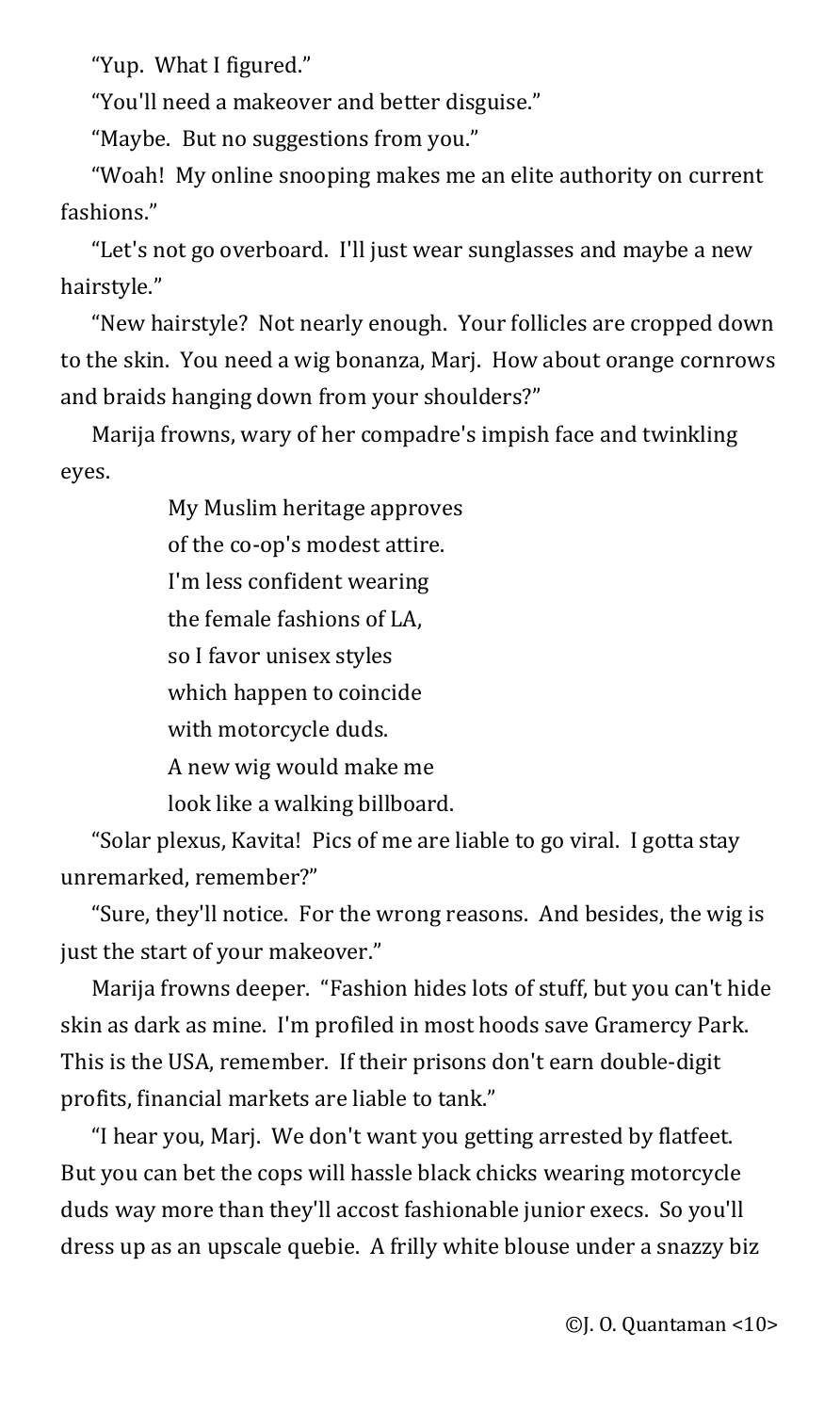suit with its hem above the knees. Just enough publicity to highlight your shapely legs on high heels."

"I'm too tall for those."

"Nonsense, Marj. Let me finish. You'll be carrying a briefcase with official-looking paper inside. Here's the kicker. Only oligarchs handle paper nowadays. Anyone with a briefcase full of paper has gotta be high up the food chain. Flatfeet **[oughta](#page-34-5)** avoid you like the plague."

<span id="page-10-2"></span>Marija shakes her head and curls a crooked smile. "If they don't peg me for a hooker and book me for soliciting."

<span id="page-10-1"></span>"Nonsense. They'll hafta line up behind the guys angling for your **[vidcom](#page-34-4)** number."

<span id="page-10-0"></span>"Where'd'you get these crazy ideas?"

"**[Fing](#page-34-3)** and I watch erotic romances in bed before we sleep. Don't laugh. Best way to keep his mind on the mons pubis."

Marija rolls her eyes. "I appreciate your eclectic advice. But I'm gonna ask Timekeeper. She mentioned something about cosmetic creams that defeat facial recognition algorithms.

"You're breaking my heart, y'know."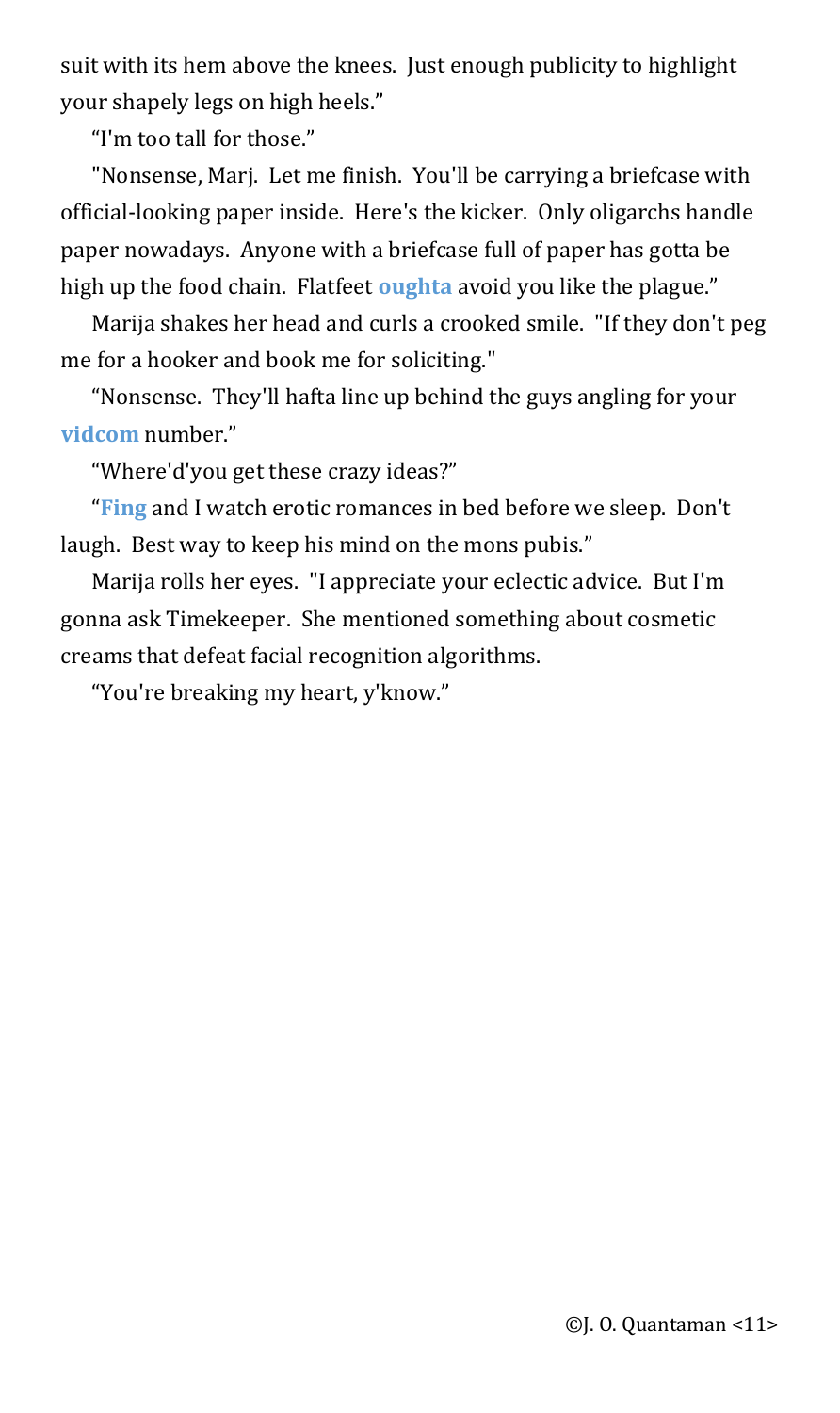## <span id="page-11-3"></span>2. Manager's Inquest

## Friday, Six Days Later Tsawwassen: 10 Jul 2076, 10:00 a.m.

<span id="page-11-2"></span>**[Yvonne Boden](#page-34-8)** marches down the hallway, her chin jutting forward, her eyes blazing like headlights in a brownout, her mind aimed in grim resolve.

> I won't be denied. I will ask my questions and get to the bottom.

She has short-cropped hair, ample shoulders and fulsome hips, whereas her trim waist goes unnoticed under the loose-fitting overalls she likes to wear. Critics and detractors often say, "Boden is a battle tank," though not to her face. But now the image fits, for Yvonne barrels ahead like a runaway locomotive. The odd bureaucrat in this stretch of hallway shies away to the walls, allowing the manager of the megadome a flat-open runway.

I swear I'll get to the bottom

<span id="page-11-1"></span>of the fiasco in **[Haida Gwaii](#page-34-7)**.

Just then, her vidcom rings as her teeth grind involuntarily. She huffs and answers, "Boden, here."

It's her adjutant who relates the current number of maternity leaves and how many have already given childbirth at least twice. Yvonne has asked for the data to determine if Tsawwassen's population might grow above & beyond the annual influx of immigrants.

<span id="page-11-0"></span>Most of the **[crèche](#page-34-6)** yips jump to orbit shortly after they graduate. But a small minority don't, and these tend to breed and upset forecasts for population growth. Her adjutant's numbers show the city's current expansion program is in accord with demographic prognoses.

Satisfied, Yvonne thanks her adjutant and disconnects. She admits to another motive for requesting the data, which stems from her dislike of women who choose multiple pregnancies just to get the perks and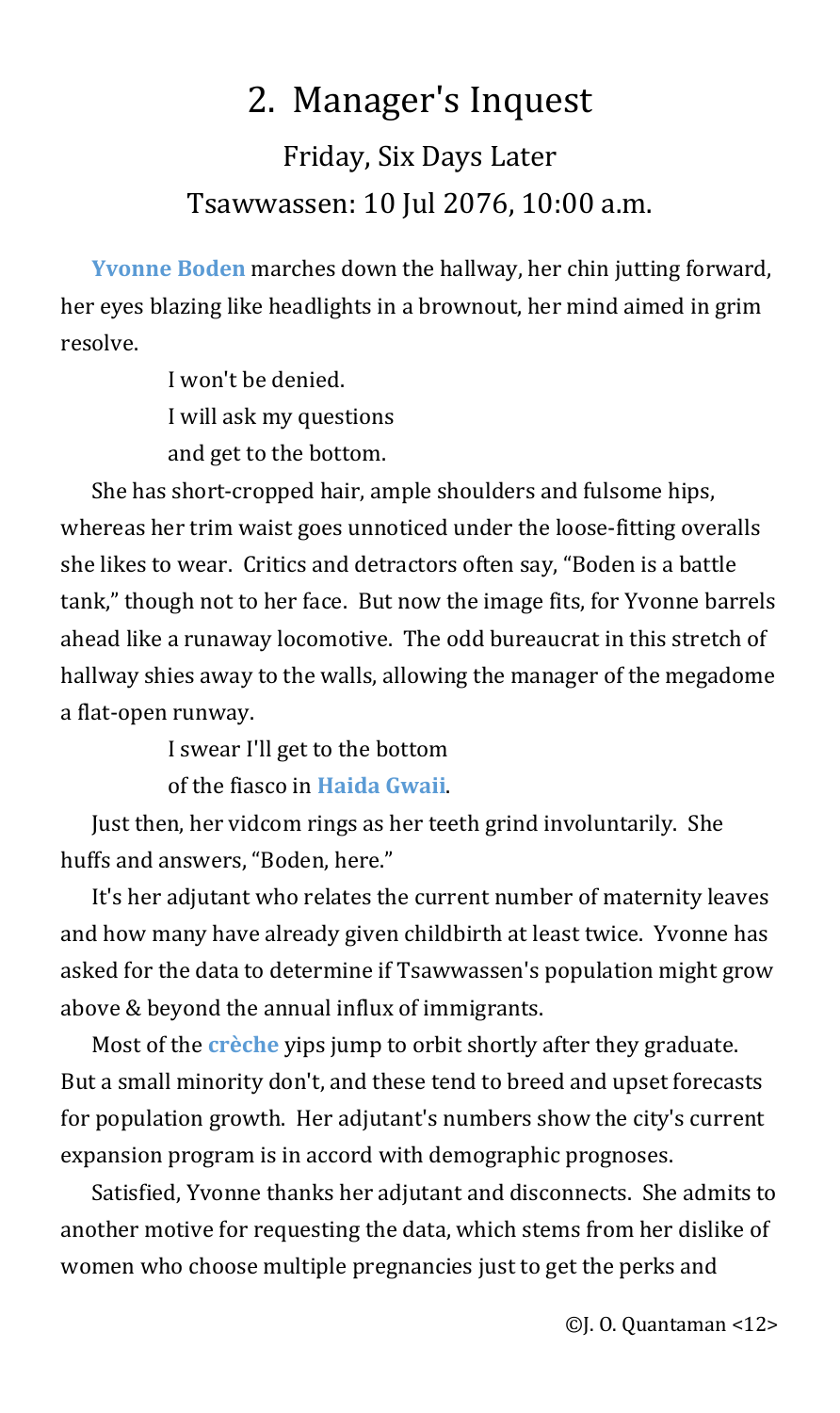financial benefits. She understands the common urge for women to undergo pregnancy once or twice, but there's no biologic imperative to get knocked-up half a-dozen times. It harkens back to patriarchal societies which bade women to breed continuously until their wombs closed or they died in childbirth.

<span id="page-12-2"></span><span id="page-12-1"></span>+=+=+

By law and custom, no **[TCP](#page-34-9)** woman is obliged to bear children, but newcomers need time to free themselves from traditional gender roles. Many still follow their husbands' wishes, even though they needn't depend on them for the welfare of their families. Women earn the same spendable wages as men, and **[SOAR](#page-35-1)** pays all the expenses for three-year maternity leaves. Once wives get partners to wear condoms, husbands become redundant except for companionship, which happens to be the best of reasons.

Childbearing women are entitled to resume careers in former co-ops without penalties. Likewise they must work for six months before they can go on another maternity leave. Thus women who opt for repeated pregnancies spend 85% of their careers on sabbaticals, which gives too little co-op time to gain skills and experience.

Women who've had multiple childbirths often end up in the crèche-Guide co-op. That goes double for immigrant mothers who bemoan the separation from children at age two. Their consciences push them to childcare roles where they handle kids between age two and seven. If they spend too much time at maternity leave, they never gain the skills to teach older youngsters.

<span id="page-12-0"></span>There are plenty of women who handle the diapers-to-potty-training phase, but not enough qualified **[Guides](#page-35-0)** to educate youngsters when it really counts, between seven and 18. She's had to enlist men and women down from the soupcans to fill these crucial roles. All this because some women drop babies like torrential rain. These same women end up filling menial jobs after menopause all the way until they declare August age.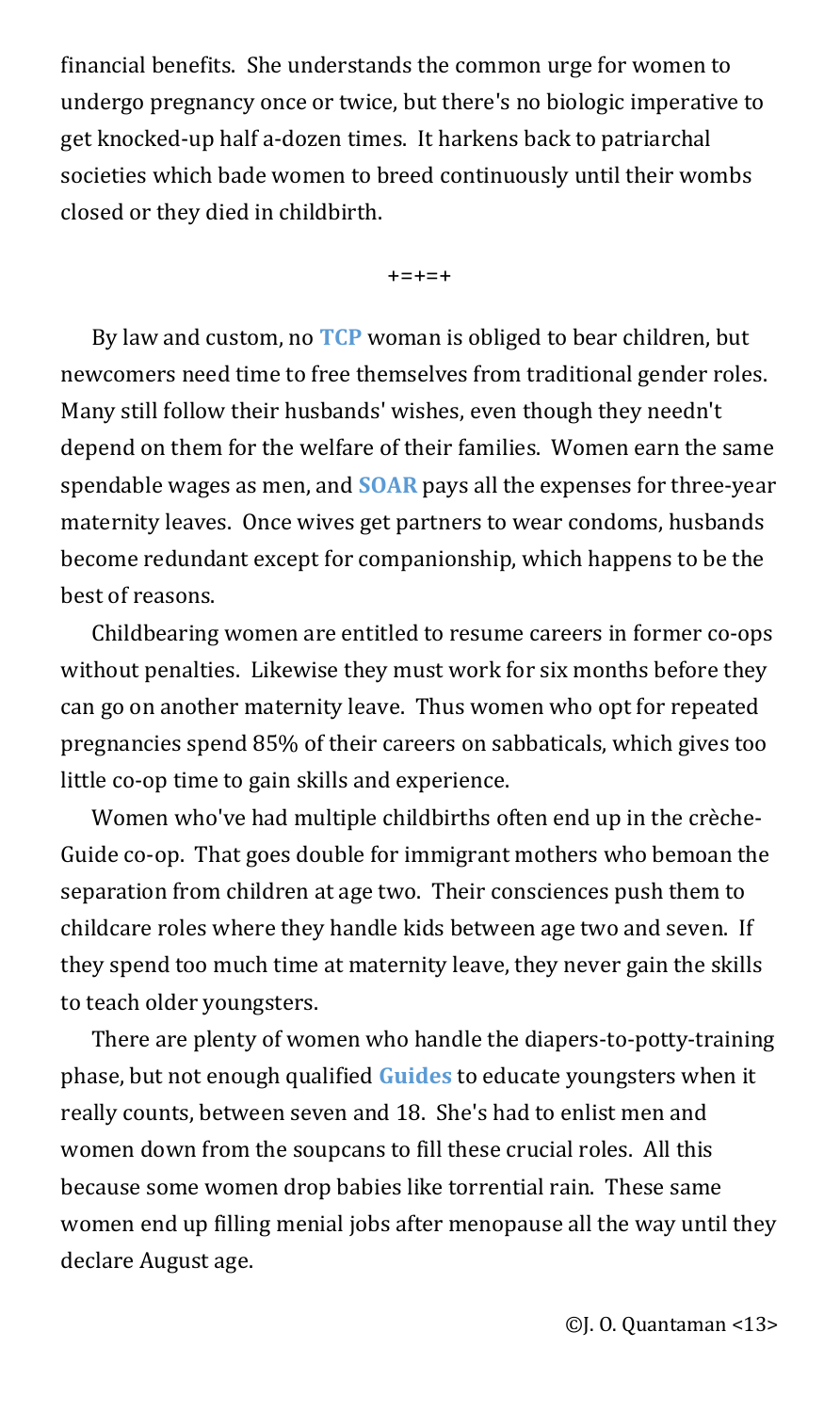It irks me to watch so many wasted opportunities. Tsawwassen women enjoy freedoms that females have sought for millennia. Mothers earn more voting clout on social issues than men or childless women, yet polls show mothers are the least appreciative of female rights or causes.

Yvonne knows the crèches are located here in Tsawwassen because souper women who've been exposed to microgravity or solar radiation give birth to children with weaker bones or unhealthy mutations. So women in the soups have agreed to take maternity leaves on earth.

To compensate prospective mothers for the drawbacks of displacement, they earn double wages during the three years of maternity leave and the pledge to resume their careers after enrolling their kids in the crèches. SOAR covers the travel costs to and from maternity leaves, though off-earth mothers who visit youngsters in the crèches must pay for travel expenses.

To be fair, SOAR extends the same generous benefits to immigrants as they do to women down from the soups. That includes the option to redeem shares that have been earned during maternity leave at the value they're worth in the soupcans. Basic earnings and co-op shares are valued according to the local costs of living, which counts five times more in the **[soupcans](#page-35-4)** than in TCP.

<span id="page-13-2"></span><span id="page-13-1"></span><span id="page-13-0"></span>Immigrant mothers who declare **[august age](#page-35-3)** in the soups may convert 12.5 times their basic equity for three years of maternity leave. The soups offer residents the option to spend their elder years in partial-earth gravity, which extends lifespans for most folks. Thus immigrant **[mothers](#page-35-2)** have monetary incentives to choose pregnancies as often as possible.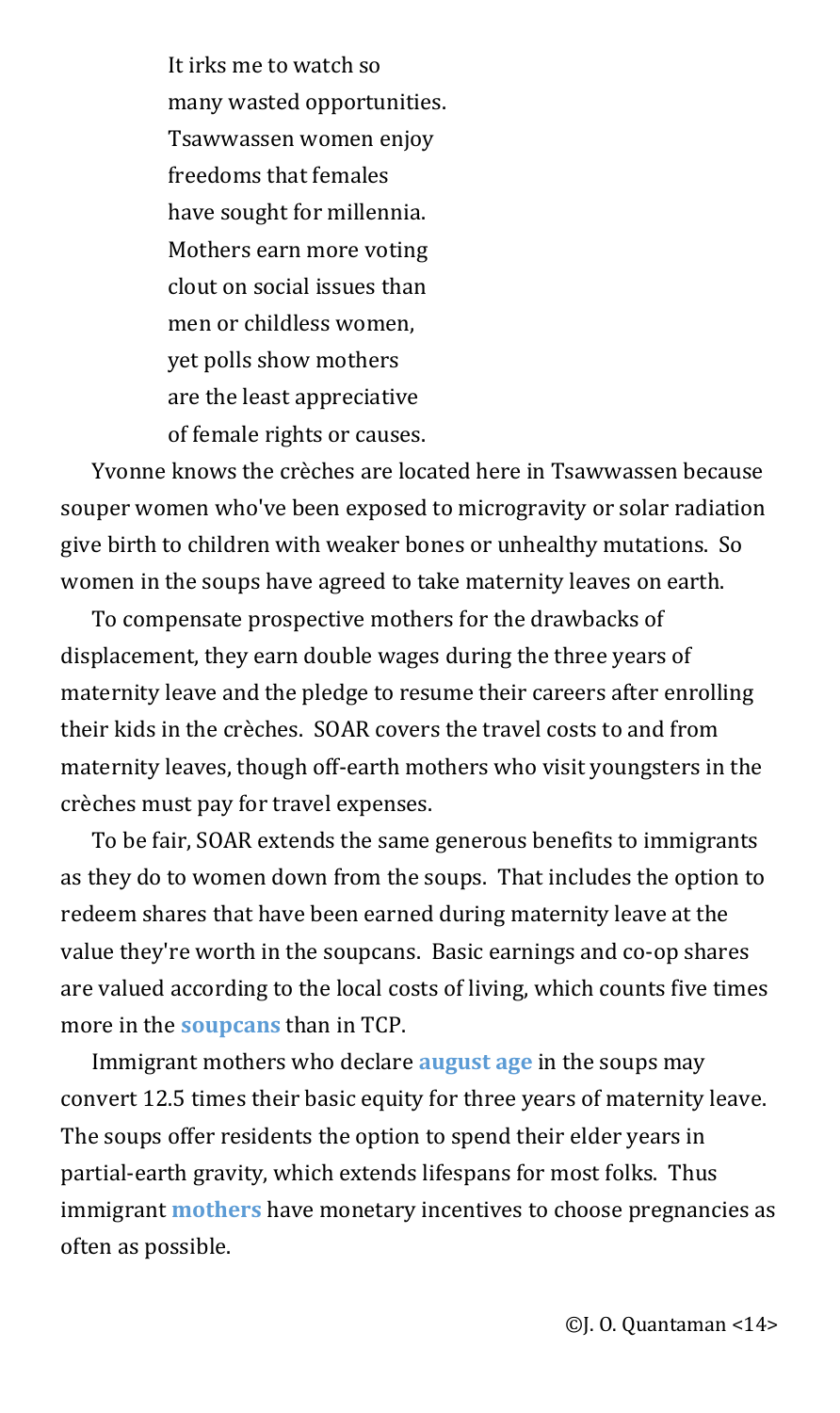Yvonne approves of the financial rewards for childbirths. She knows, as all women do, that such labor can be a traumatic experience both physically and psychologically. Society should award women for the suffering they've undergone to perpetuate the human race. Women should enjoy bonus funds to alleviate the August years of their lives.

Yvonne is less sanguine about the added voting clout awarded to refugee mothers, especially those who opt for multiple pregnancies. They spend too little time with their co-ops and never gain a sober appreciation for SOAR's equal-gender policies. Worse, many stay married and goaded by their husbands whose attitudes are based on the beliefs and biases of the social havoc from which they fled.

Unprotected sex knocks the entire house of cards flat. Unprotected sex turns a sensible policy that ensures societal fairness and mothers' health into madcap greed.

Three-year maternity sabbaticals oblige mothers to care firsthand for newborns until age two. The sojourn of intimate bonding is crucial for infants' future growth to healthy adults. It's common for mothers to get antsy during the drudgework of early childcare. Too much baby talk becomes monotonous, so mothers are allowed short leaves from the maternity dorms where they can interact with other adults. They may enroll in rehab-exercise or attend classes to acquire new skills. They may shop at "outdoor" markets, take in holoflix or dine at restaurants.

Yet mothers who engage in unprotected sex ruin the whole program. Not only do they shorten the periods between pregnancies; they rob youngsters of the full care and attention they deserve. It's hard to lavish love on young ones when mothers have new biscuits in the oven. Worse, natural conception ups the odds of giving birth to handicapped children.

<span id="page-14-0"></span>She has urged refugee mothers to take charge of their sex lives until her voice grows hoarse. Females are obligated to get male partners to wear condoms. For many refugee women, unprotected sex is a matter of willful negligence. She suspects the real instigators are the husbands. Mothers who accumulate enough convertible **[shares](#page-36-0)** can afford to bring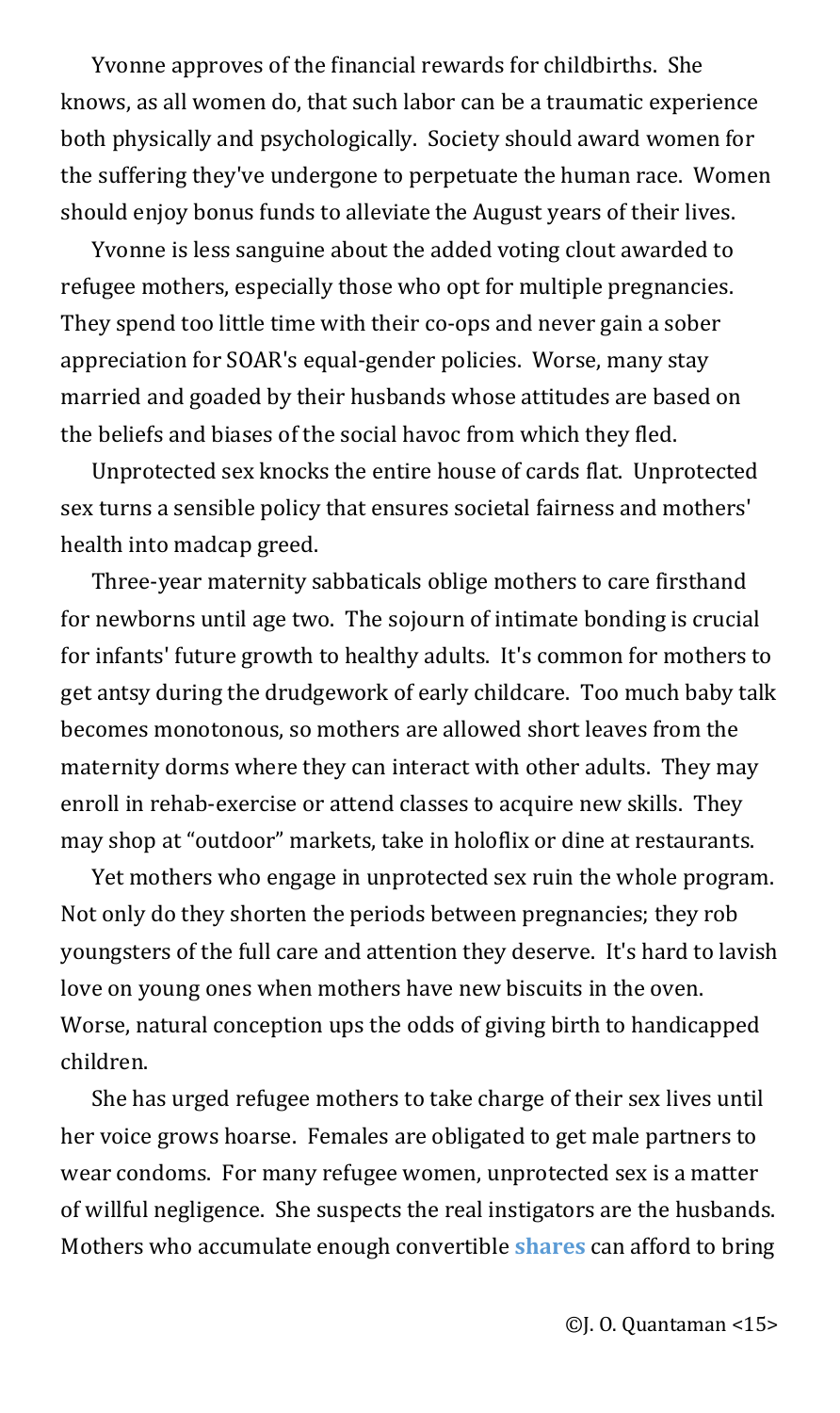their male partners along to the soups.

<span id="page-15-2"></span><span id="page-15-1"></span>Yvonne recalls her ten years in the **[soups](#page-36-4)** where she performed dangerous jobs in **[freespace](#page-36-3)** before a max dose of radiation exposure forced her to emigrate to Tsawwassen. She's proud of those forays in the star-sprinkled void where she repaired robotic foul-ups. Her bonus shares have been earned the hard way. Indeed even the decision to jump to the soups from her native Norway took courage.

Traumas of childbirth deserve bonus shares. But mothers who engage in constant childbirths are endangering their health and reducing their quality of life, while supplying marginal social benefits.

Women who get pregnant outside the **[reprofactuary](#page-36-2)** are getting more bonus shares than they should. This is a loophole she wants to amend, though she has no idea how.

<span id="page-15-0"></span> $+ = + = +$ 

Yvonne turns a corner and sees the final stretch of hallway before the inquest room. Her train of thought returns with a vengeance.

I want answers for all

those drowned villagers.

She knows the facts are too sketchy and the excuses too pat. There's more to the shipwreck than meets the eye. She aims to demand more evidence from the Public Observers Elect. Then she'll grill the Dog Breakfast rep six ways to Sunday.

As manager of a city of six million, she's obliged to corroborate justice as much as possible. SOAR is a confederation of independent coops which pursue goals that further the aims of its members.

Even critics of SOAR concede that greed for material wealth is absent since everyone earns the same spendable wages, regardless of co-op and regardless of the importance of an individual's tasks. All **[metics](#page-36-1)** perform jobs vital to the well being of their co-ops and to society as a whole. Metics may accrue bonus shares based on achievement and merit. This equity stays unspent until they declare August age,

<span id="page-15-4"></span><span id="page-15-3"></span>The **[TM](#page-37-0)** co-op elected me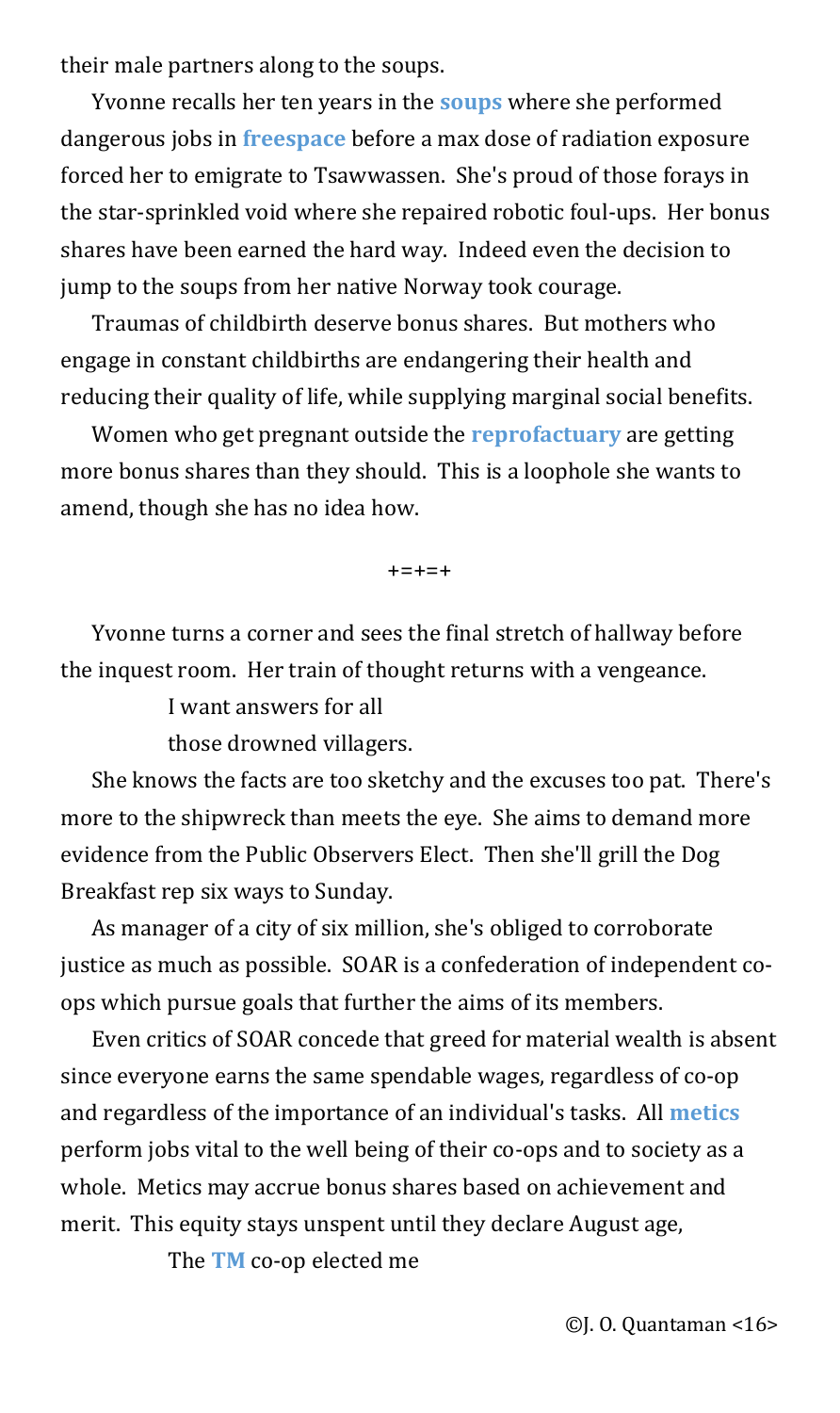to make calls which affect everyone in Tsawwassen. I can't make good decisions unless I receive useful stats from members who collate the current facts & figures. Hence my co-op is a team which needs every member to pitch in, else all of us fail.

She enters the inquest room, ready to contend with the thorniest conundrum that civic leaders ever face. She must judge security issues without sufficient data. Dog Breakfast co-op is seldom forthcoming about its actions, and **[POE](#page-37-3)**, its ordained supervisor, is almost as stingy with the facts.

<span id="page-16-2"></span><span id="page-16-1"></span>Nestor Kosmas, the designated spokesperson for POE, is present as expected. But she's astonished to see **[Ahab Ho](#page-37-2)**, the nefarious leader of Dog Breakfast. Normally the co-op sends a token rep. Ho's appearance proves that he recognizes the serious nature of the shipwreck.

<span id="page-16-0"></span>The participants have yet to take seats, including the coroner and **[blackbear](#page-37-1)** rep. Yvonne regards the coroner and constable as mere formalities, for neither has firsthand info about the tragic incident or the resultant corpses. All the hard facts have come from sworn statements of DB co-op. Such a lack of reinforcing data is suspicious in itself.

Yvonne marches to the elevated desk and chair. She gestures for everyone to sit and finds her own seat.

"Fellow metics, please be comfortable." Taking a deep breath, she adds, "The inquest to the shipwreck near Haida Gwaii on 12 May 2076 will now begin."

Yvonne pauses and studies the prompter on the desk.

"Coroner Rockford and Constable Haroon is there any last-minute evidence besides these reports here on my flatview?" she asks.

"No, ma'am," they answer almost simultaneously, for the question is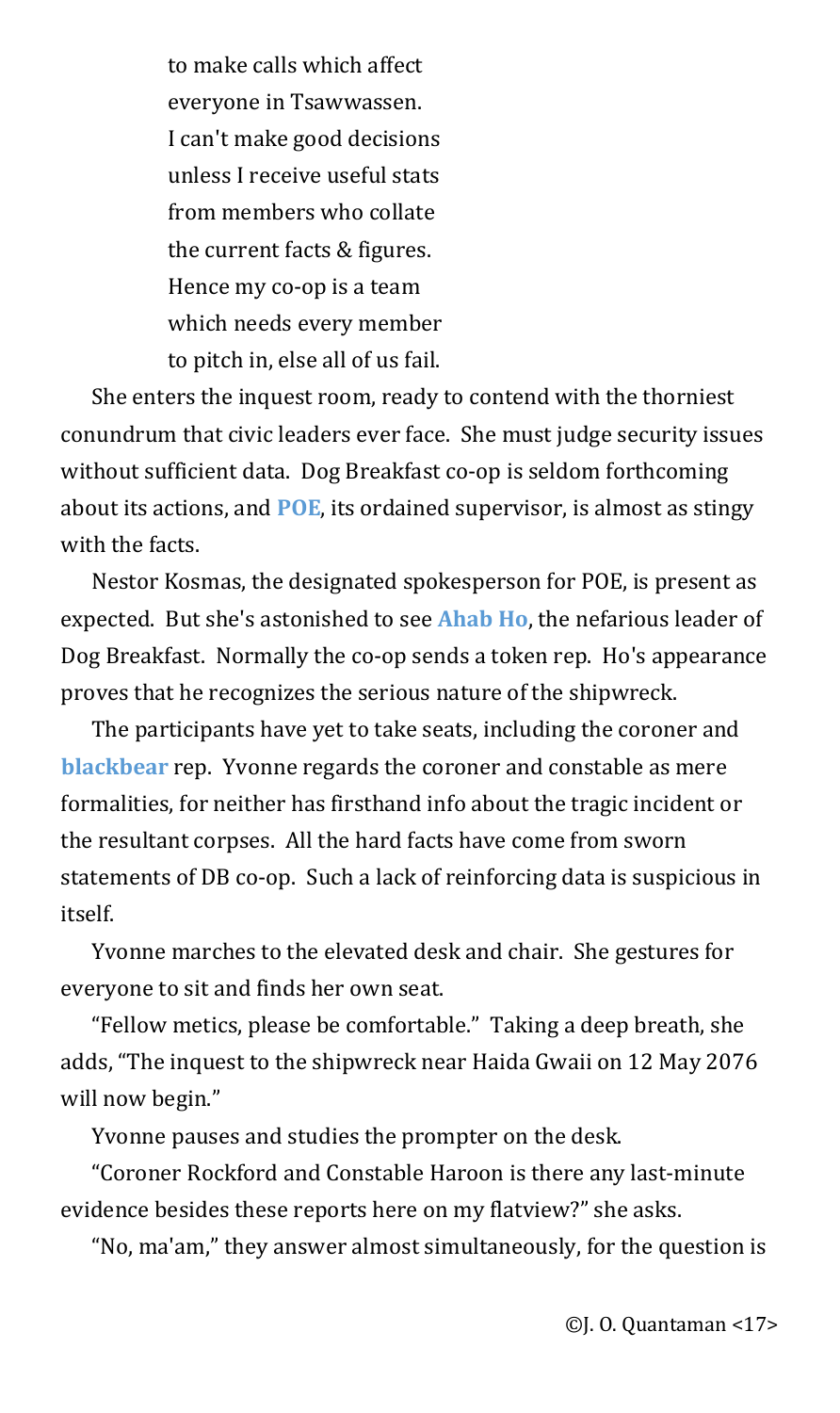expected.

"The reports cite 28 dead bodies, yet none have b'en verified with DNA tests." She frowns. "This smells like a coverup."

"There are no DNA records for folks who live in traditional villages," says Nestor Kosmas. "They're exempted until they join a co-op on Big Island or in Tsawwassen, so DNA tests on the remains would've proven nothing."

"Fine." Yvonne huffs. "But there are other means to identify bodies. Dog Breakfast burned the corpses before survivors could ID their loved ones. That's irregular and unacceptable."

"During the shipwreck, the bodies were chopped to pieces," replies Ahab Ho. "Many skulls, hands and feet sank before we reached them. Any skulls that we managed to retrieve were fragments. Likewise we found no recognizable faces, no intact ribcages. We couldn't tell if two limbs belonged to the same person."

"So you claim." Yvonne scowls. "Then you cremated the remains, instead of waiting for proper authorities to arrive and assess the situation."

"Yes, ma'am. That's true."

"You don't sound repentant, Mr. Ho."

"Maybe not, ma'am, though I tried my best."

"Harrumph! D'you realize that Haidas bury their dead. They don't cremate them."

"I apologize as I did when I brought the urns to **[Kung](#page-37-5)**. There wasn't enough recovered flesh to fill 28 bentwood boxes, so I came with urns which gave survivors a sense they'd gotten all of their loved ones."

<span id="page-17-1"></span><span id="page-17-0"></span>"Though you knew otherwise," she pounces.

Ho shrugs. "When you're the bearer of bad news, it's better to leave some truths unsaid."

Yvonne shakes her head. "How you got villagers to accept handfuls of ash is beyond me. But let's move to the survivors. Why so few?"

She waits while both participants remain silent. At length, **[Nestor](#page-37-4)  [Kosmas](#page-37-4)** turns to the DB leader who clears his throat.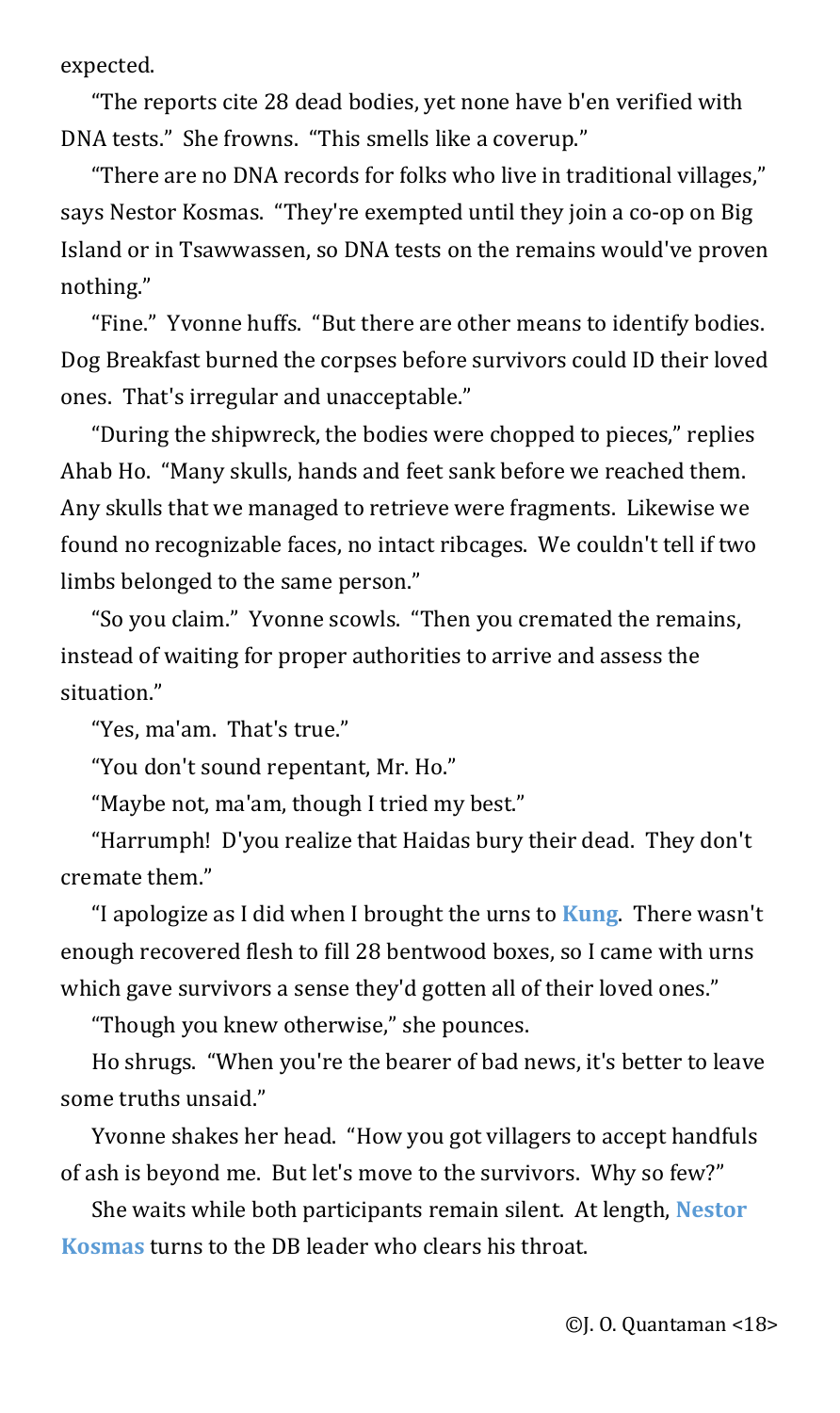"As I've said," answers Ho, "the canoe and occupants were chopped to pieces in Bluefin's screws before our crew could react."

Yvonne thins her lips. "Your speeding trimaran collided with a wooden canoe traveling, I assume, much nearer the shoreline. Was there no one at the steering wheel?"

"The person at the helm had died. Fragments of his skull and brain matter coated the windows of the bridge. My crew and I never saw the collision."

Yvonne feigns disbelief. "You've claimed there was a foreign power involved, yet no one has reported foreign actors in the area."

"Explosives were planted in his skull and were set off remotely."

"Mr. Ho, you represent the co-op whose foresworn job is to protect our community from foreign mischief. Surely, you possess scanning devices that detect implanted explosives."

"We do, ma'am. The scans revealed a comm antenna and small nodes that we mistook for computer chips or electrical storage pods."

"So you knew this helmsman was a foreign agent?"

"Yes, ma'am. We were using him to convey disinformation."

"I suppose you don't care to elaborate?"

"To say more would jeopardize the security of TCP."

"A pat excuse." Yvonne sighs. "Spooks hiding behind the veil of security." She turns to Kosmas. "Have you anything to add?"

"Our inquiry shows that Dog Breakfast acted according to its charter. To say more would jeopardize our common security."

"No doubt," she growls, venting a full dose of irony. "Let's talk about consequences. I doubt Kung will prosper after the loss of its fishers and chief carver."

"DB has pledged food aid until Kung recovers," says Ho. "And we've asked fishers from other bands to work at Kung temporarily."

"Fine." She nods. "That's only fair. But what about the teenagers? You've enrolled the boy in the crèches where he'll be years behind the other **[yips](#page-37-6)**."

<span id="page-18-0"></span>"He has a grasp of spoken English, so his prospects shouldn't be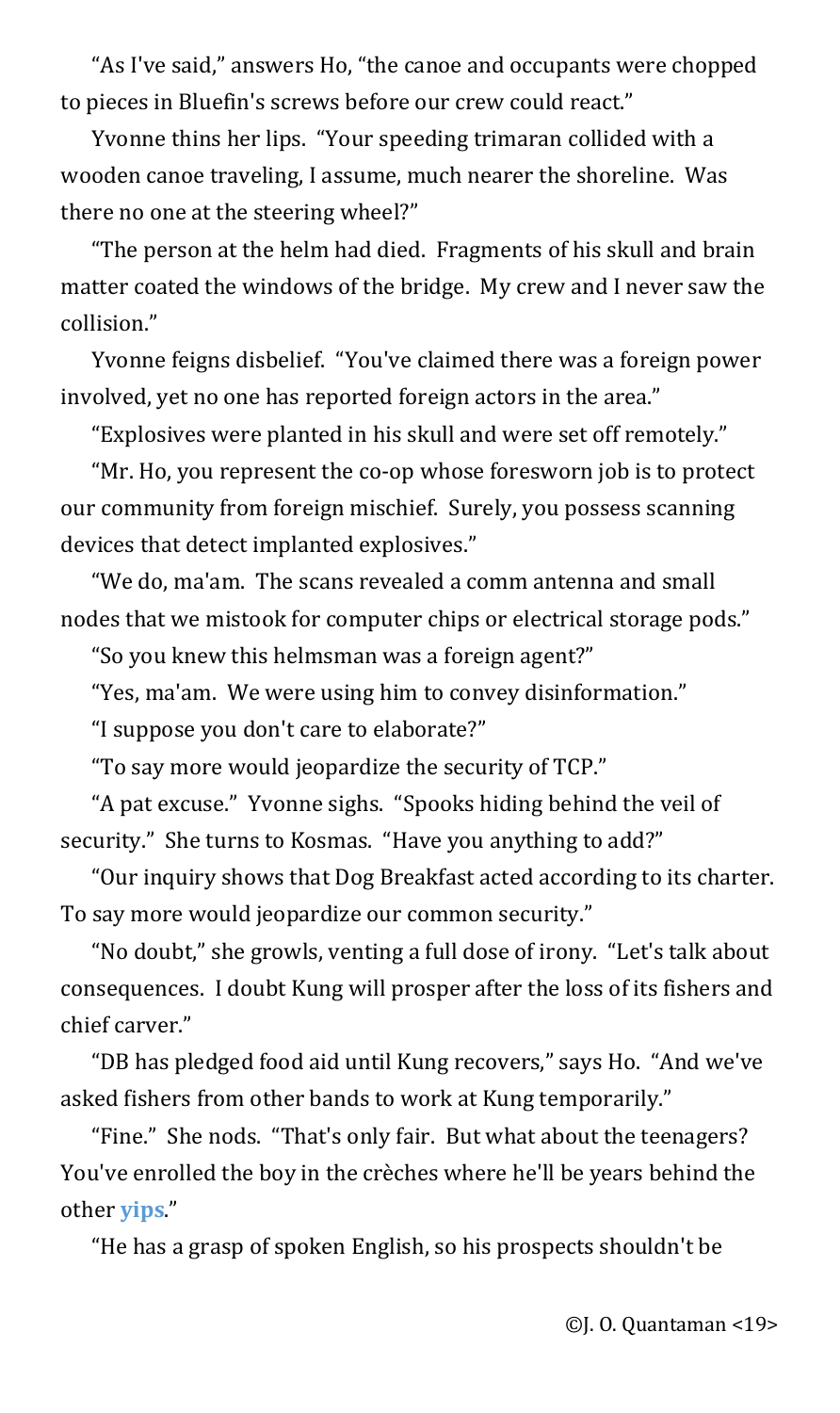worse than immigrant kids who've begun at similar ages."

"Alright. Maybe the Guides will perform miracles." Yvonne sighs. "But please explain why you've abducted the girl to the soups?"

"She lost a foot in the shipwreck. Our **[pogrc](#page-37-7)** has pioneered a new method to regrow her foot but only under conditions of microgravity."

<span id="page-19-1"></span>"How long before she's walking on her own?"

"Another month, give or take."

"She'll be too old to join the crèches."

<span id="page-19-0"></span>"**[Raven](#page-38-0)** is being tutored as we speak."

"I see. Then I assume she'll deorbit, once she's hale."

"Too far ahead for me to speculate."

Yvonne snorts. "No use expecting you to volunteer info." She rolls her eyes. "Nonetheless I do recognize the efforts of Dog Breakfast to amend this tragedy. Having said that, I swear I'll pounce with all my authority if I ever learn you've withheld pertinent facts."

She glares about the room, lips downturned. "This inquest is hereby dismissed."

 $+ = + = +$ 

Kosmas and Ho exit the room and stroll down the hallway, their footfalls brisk, their faces pleased as if they've stolen a cookie jar.

Kosmas faces the leader of Dog Breakfast. "Careful, Cook. You're walking on ice so thin you'll need a snorkel."

"I know, Nestor. I know."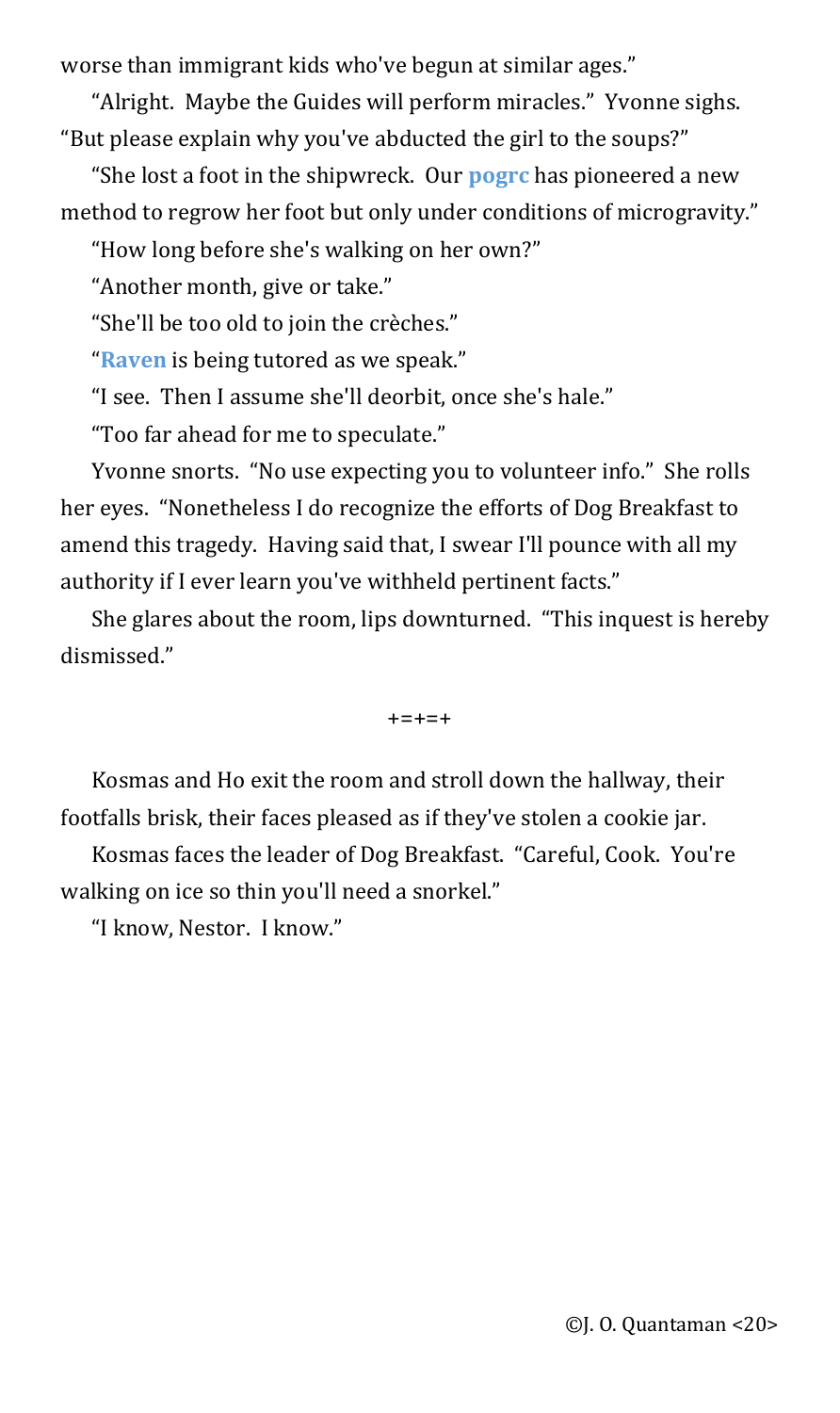# <span id="page-20-3"></span>3. Tenderfoot Wednesday, Five Days Later Tesla4: 15 Jul 2076

Swimming, swimming and more swimming...

Raven Rocksong wriggles within the web restraint that holds her gently like fingers around a balloon. She's light as a feather as if bones and guts have been sucked from her bag of skin.

All her life she's enjoyed swimming until forced to do it nonstop. In water or air, weightlessness gets old in a hurry. These last ten weeks have stretched out to seem like a lifetime.

Raven gapes at the bandage on her foot.

<span id="page-20-2"></span>If only I could see within. But I gotta wait till a **[QMA](#page-38-3)** comes to change the gauze, though the itching drives me crazy and I can't wait to see if toes have sprouted at last.

Jo has told her, "When your toes first appear, it'll mark the climax of the regrowth phase." And Jo has urged her to enjoy the vacation, "**['Cuz](#page-38-2)** rehab will hand you more pain than you ever thought possible."

> <span id="page-20-1"></span><span id="page-20-0"></span>I can't wait. Featherlike floats are driving me madcap crazy. The only time I feel normal is when I swim at a place where air is above and water is below.

She craves to see Jo who visits on most days. **[JoAnna](#page-38-1)** is one person that Raven halfway trusts. The QMAs are kind and helpful, but she daren't confide in them about personal stuff. Raven is younger than anyone in the soups, and Jo has hinted that some metics would send her back to earth where her foot would take years to regrow instead of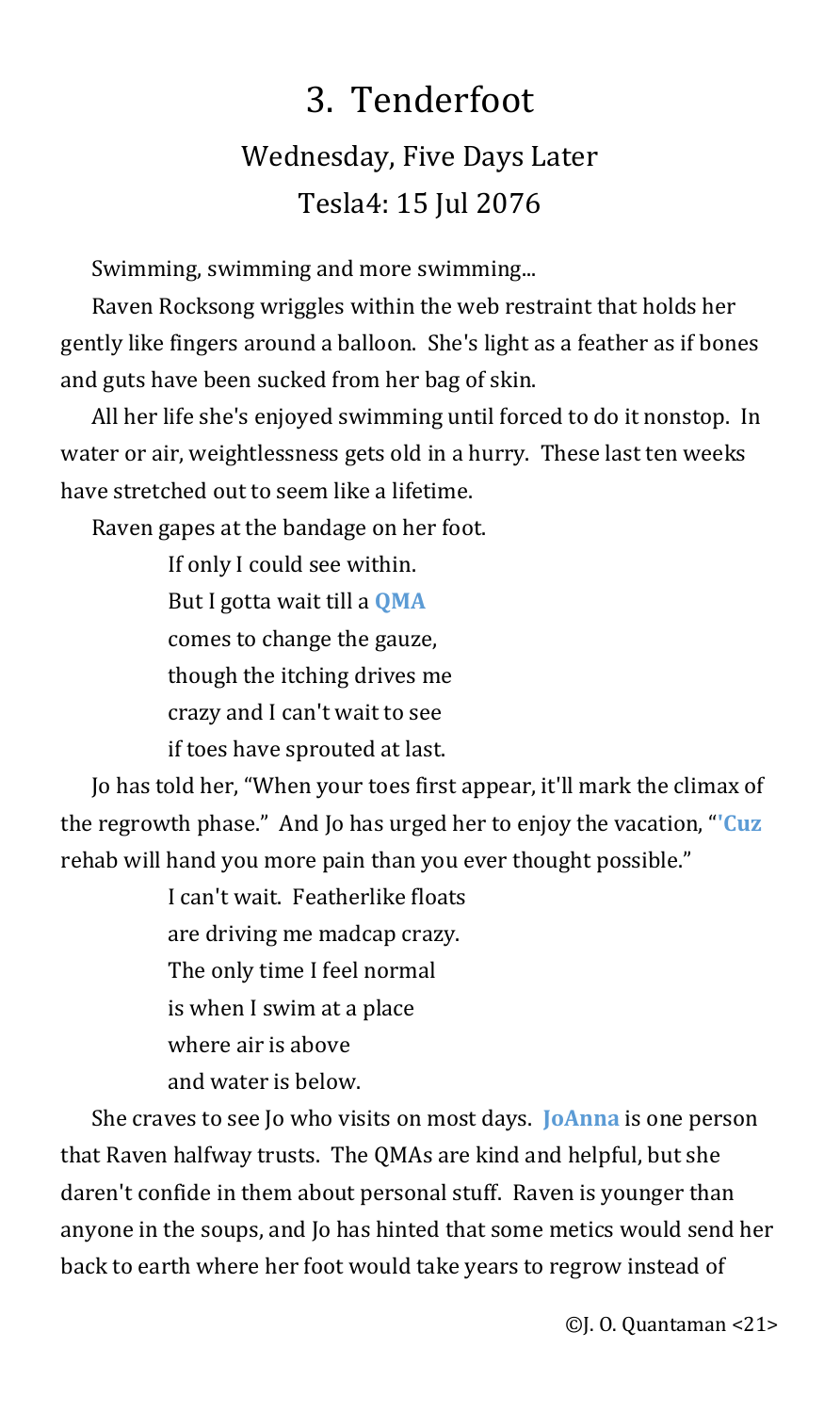<span id="page-21-2"></span>weeks. Her mentor is one scary woman 'cuz she's done fantastic stuff in her life and she's **[abso](#page-38-6)** honest.

Jo has furnished a prompter and shown how to use it. Prompters are small computers which can be carried anywhere. They're perfect for sick folks who float around weightless. They don't need cords or cables except during sleep times when they're hooked to recharge.

Without a prompter Raven would've gone stark-raving mad several weeks ago. She's found hundreds of online sites that were forbidden on the village computer in Haida Gwaii.

<span id="page-21-1"></span>She gets more news about the soupcans than she ever thought possible. There are vids of robots that assemble **[beamersats](#page-38-5)**, robots that dig up asteroids, robots that process raw regolith and churn out useful stuff. She's gaped at metics playing sports, shopping in markets, dining out or wearing spacesuits where they work in **[freespace](#page-38-4)** and repair robots. Raven has even chatted with friendly metics, although Jo says, "they're just avatars who act as if they're real people."

One of her favorites is an aerodrone which streams live video while it roams and checks atmospheric conditions in the soupcan. She gets a bird's-eye view of the crop fields, woodland parks and six-arm towers where most of the metics live and work. People and plants are stuck on the surrounding edge, even if they're sideways or upside-down. And a narrow streak of light burns down the center. It's like a world that has turned inside-out.

<span id="page-21-0"></span>+=+=+

The weird perspective has bugged her until one day she asked Jo, "What keeps the upside-down soil from falling off?"

"Centrifugal Effect," said Jo, then laughed when she noticed the bewilderment on Raven's face. "Tomorrow I'll bring a spinner demo to show what 'centrifugal' is all about."

Jo was true to her word. The next morning she brought a disk with clear glass on top and some kind of wood on the bottom. In-between was an open space where seven balls rolled this way and that. The disk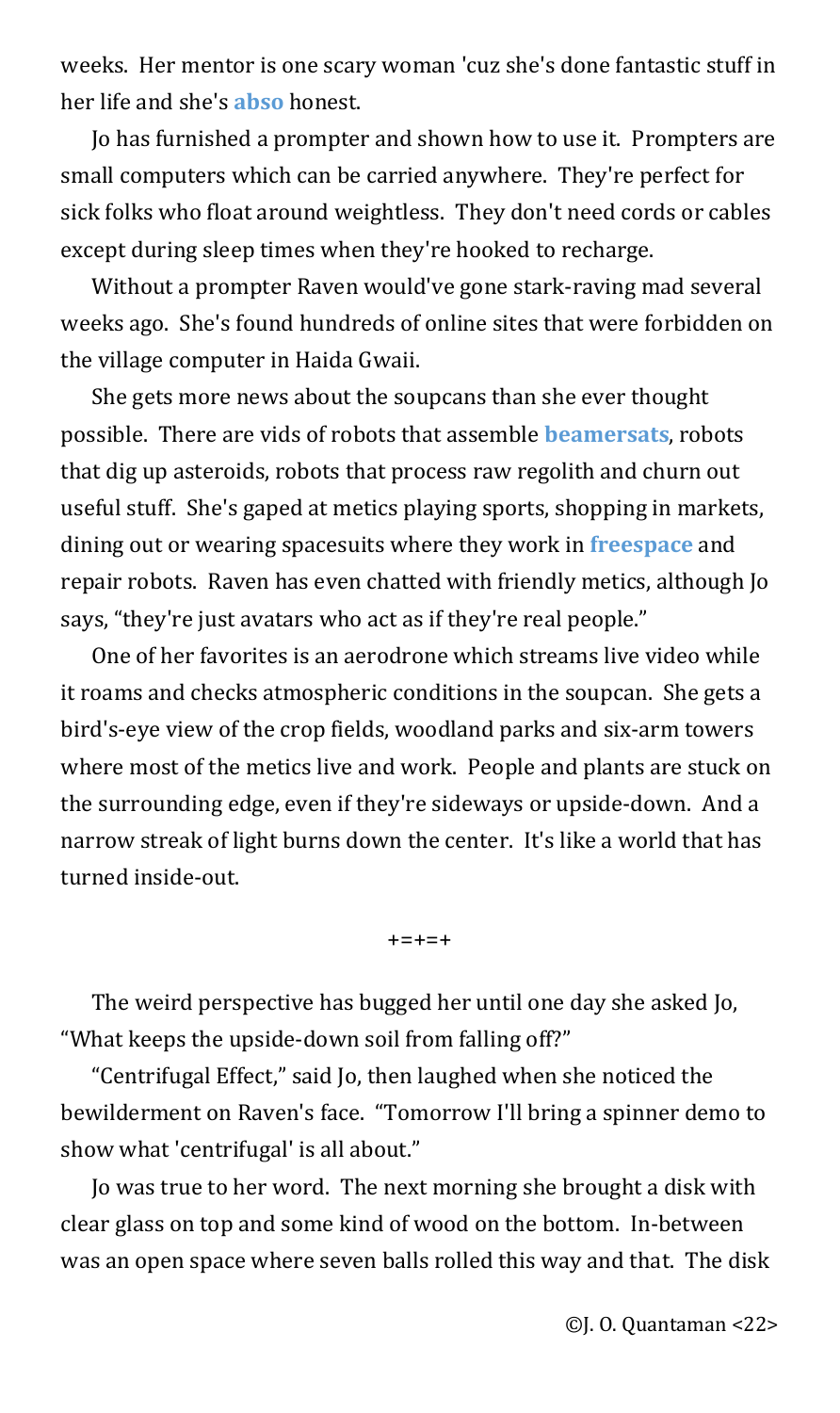stood on a short pole with a windup handle, and Jo used a magnetic plinth to stick it to the floor.

"Normally the balls gather at the center," said Jo, "'cuz the bottom surface is a bit concave, and gravity pulls them to the middle. But here the gravity is almost nonexistent, so I'll jiggle and nudge till the balls roll to a random grouping. There, now we'll start."



Jo cranked the handle, and the disk spun around.

"See them heading to the rim? The centrifugal effect keeps loose objects in the soupcan stuck to the inside skin, like artificial gravity."

"But we aren't spinning, are we?" Raven asked.

"Yes, we are, though not very fast since we're near the spin axis. I'd guess you're spinning slower than you can paddle a kayak or rather a **[baidarka](#page-38-8)**. But spinning, we are."

<span id="page-22-0"></span>"I don't get any sense of spinning."

"That's 'cuz everything around you is spinning as well, and the time to spin once around is rather long, 110 seconds."

She remained skeptical.

<span id="page-22-1"></span>"Wait till your foot's healed, Raven. I'll take you to the soup's rim where you'll experience the same gravity as you did on earth. Then you'll be spinning about 170 meters per-second. That's 17 times faster than a **[warrior canoe](#page-38-7)** can skim through water." Jo laid hands on the teenager's shoulders. "Later, I promise to teach you about Newton's Law of Inertia, which proves how the soupcan remains in orbit and how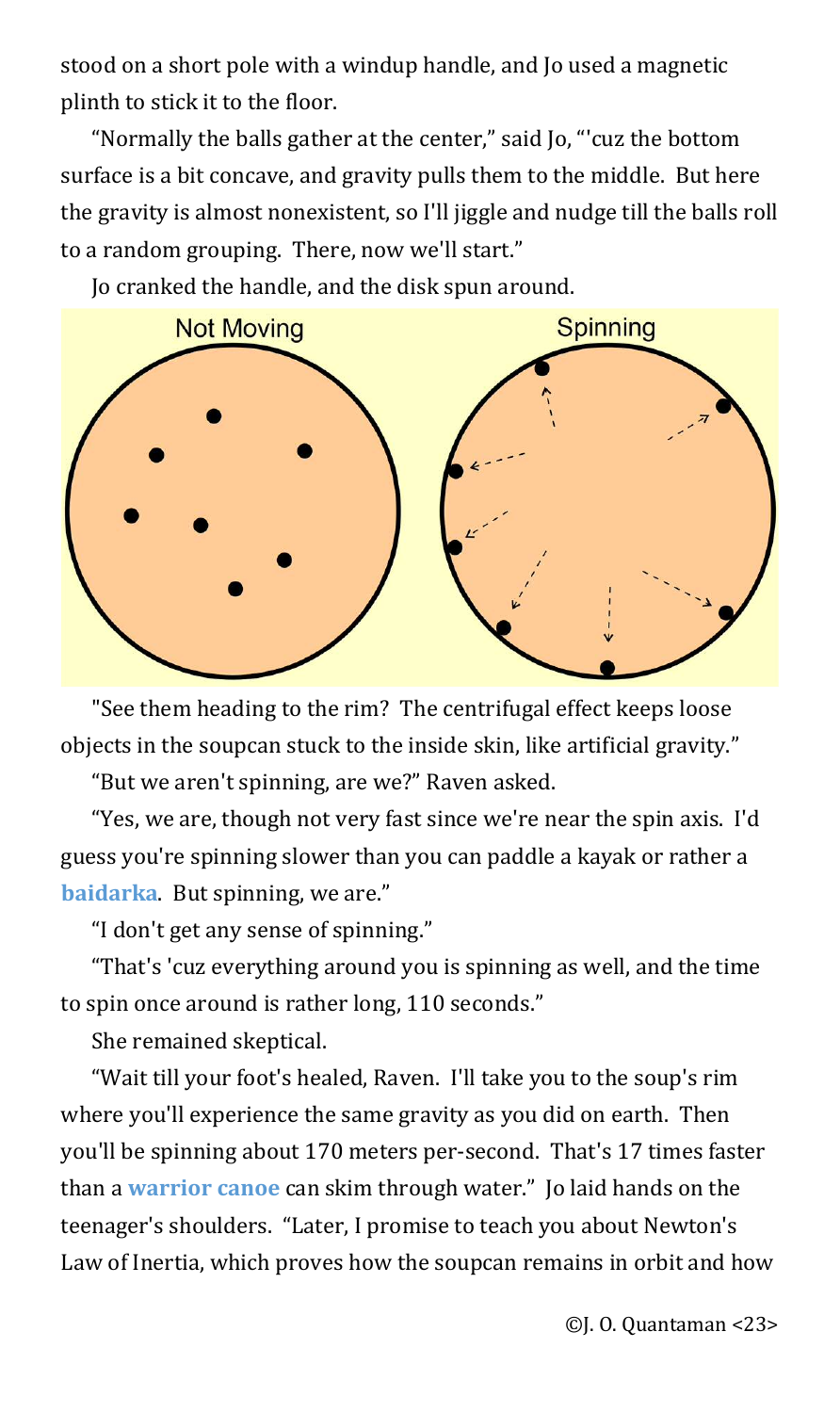it creates artificial gravity. For now, trust this demo to show you how objects stay glued to the edge."

<span id="page-23-0"></span> $+ = + = +$ 

Raven misses her goodma and headpa who're gone forever, drowned in the shipwreck with too many band members. Only she and Jade have survived the crash between the GREENS trimaran and **[Kung](#page-39-0)**'s head canoe.

According to Jo, her friend and would-be partner Jade is still on earth, studying in the crèches. Once her foot is regrown and she finishes rehab, Raven fears she'll be sent to the crèches as well.

Even before the shipwreck, she has longed to live and work in space. Yet her time here has been wasted, for she's had few human contacts and most of her experiences have been passive via the prompter.

Beyond the door of her room, she hears footsteps in the hallway. She hopes they're Jo's or a QMA's. But the footsteps grow softer and further away.

> Where's Jo? Where's my bandage changer? They've left me to stew like boiled fish in a pot or cooked meat on a spit.

> > $+ = + = +$

Raven comes aware of the suspended web that wraps her torso. She opens eyes and regards her boxed prison: four walls, ceiling and floor. Her anger flares as she realizes she has wakened from sleep once again.

> I hate losing track and letting life pass me by. Never have I slept so long like a moss-coated deadfall rotting on the forest floor. Jo says I heal faster when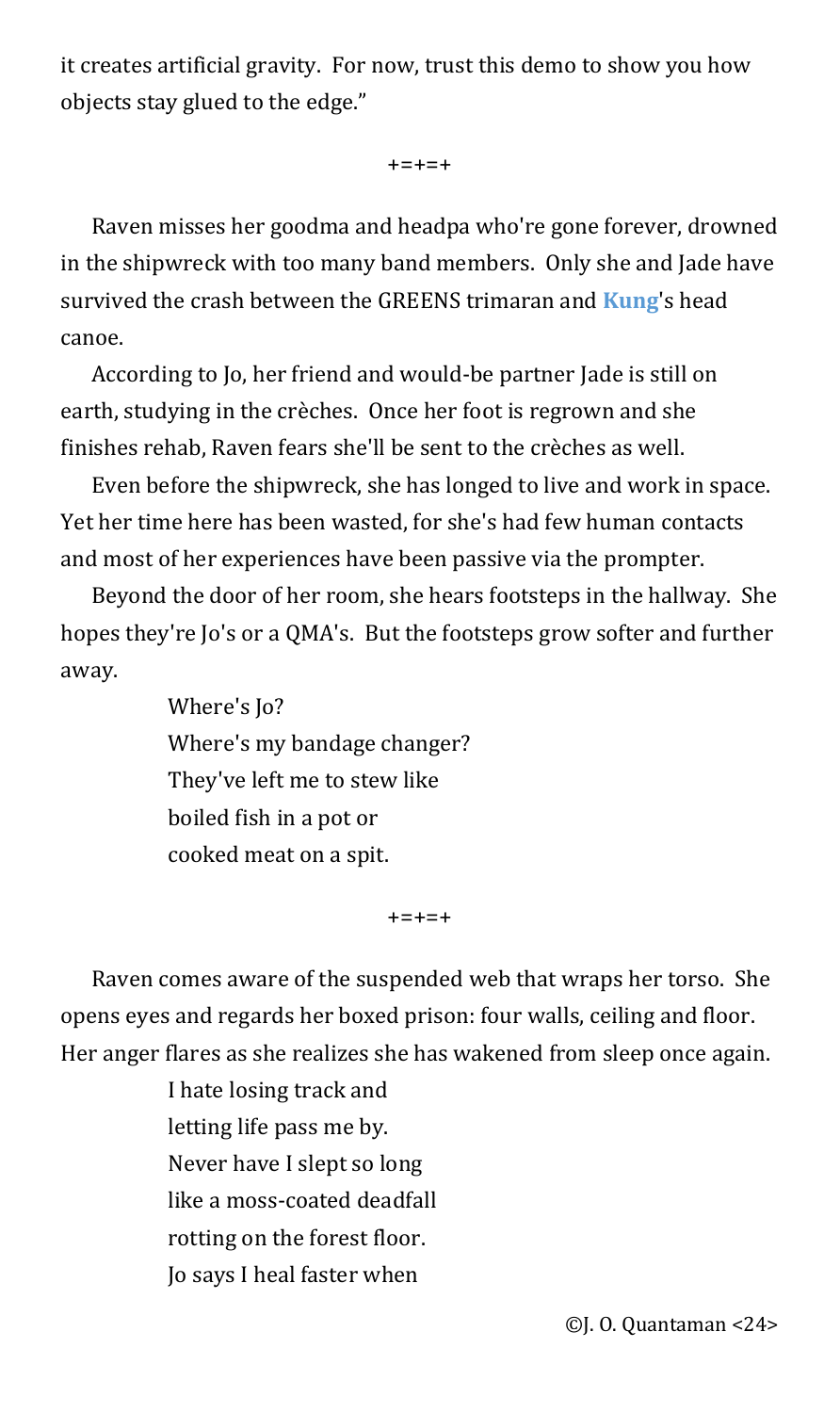I'm asleep, but that's no fun. A whole soupcan waits for me to explore, but here I lie, numb to the world.

Raven recalls her former life where she thrived amid the rainforest, gathered herbs and wild berries, foraged all day long and never got lost. She led a superactive life before the shipwreck.

There's no rule that keeps her confined to the web restraints. On several occasions she has wriggled out of the coverlet and freefloated about the somewhat larger room. Before long she'd bump against a wall which would send her drifting to the opposite wall. If she'd push off with limbs she could up her speed. So long as she avoided the web, which was strung like a hammock, she'd boomerang wall-to-wall or bounce ceiling to floor. The back & forth was great fun until fatigue set in. Then she'd get worn-out like an elder with snow-white hair, leaving her no choice but to drift back and fall asleep.

> <span id="page-24-1"></span>Today I won't waste my energy bouncing reckless wall-to-wall. It gets old after a few rebounds. I wanna explore my orbital home the only way I can... Online with my **[prompter](#page-39-2)**.

Raven awakens the device and keys in her password. She pauses a moment to decide where to begin and how to search.

Jo has shown her the websites that have basic lessons about spacer customs. But Raven has grown tired of so many facts and methods, so many rules of thumb, which have little or no resemblance to her fishervillage life.

<span id="page-24-0"></span>After visiting the anatomy website, she has seen naked men and women as well as pictures exposing the guts inside them. Now she can picture the tangible hookups that caused nighttime sounds from her parent's bedroom. Her goodma always looked mighty cheerful in the mornings, but it's hard for Raven to imagine cuddling with **[Jade](#page-39-1)**. The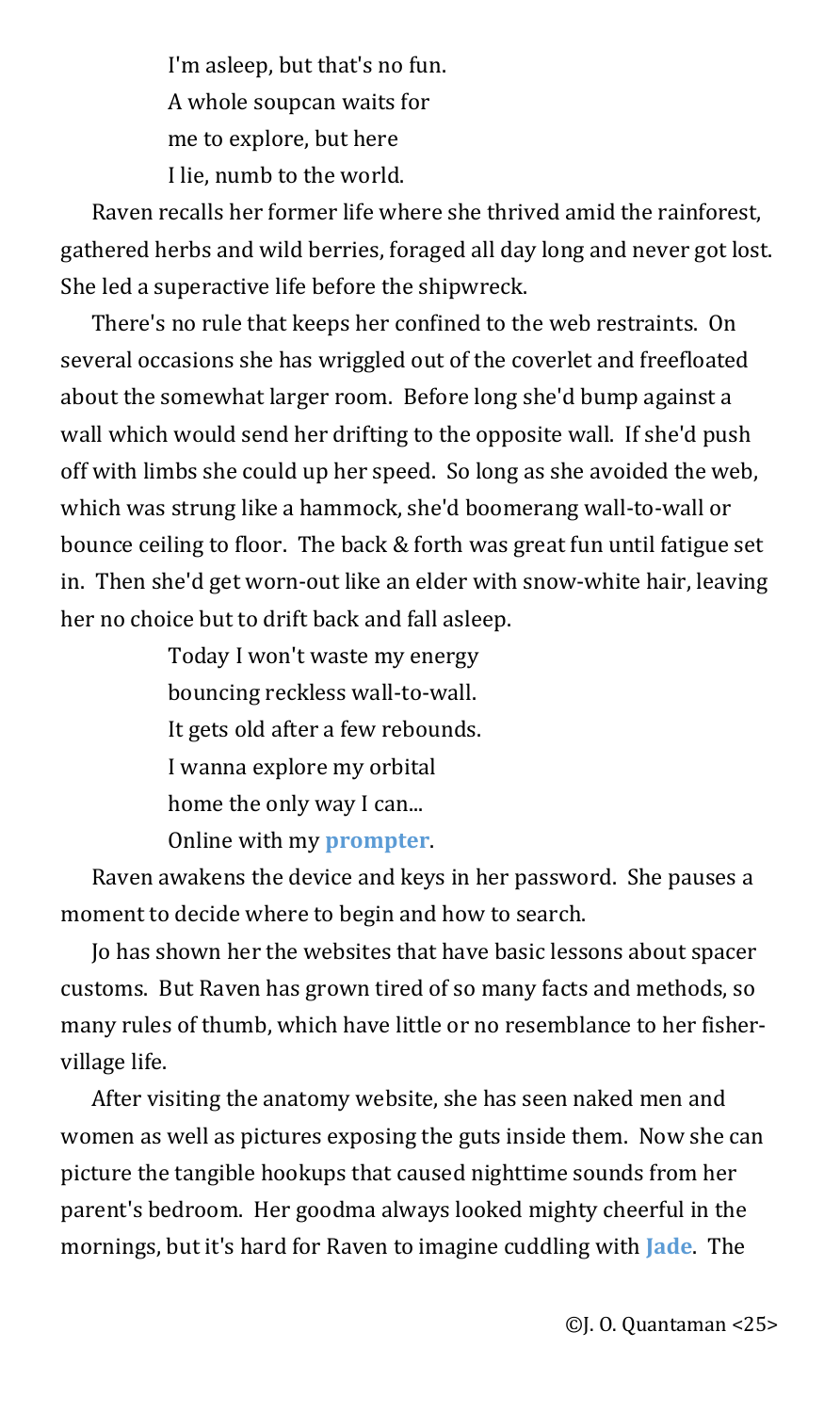explicit knowhow looks kind of gross.

In recent weeks she has found ways to explore online beyond the news streams and learning sites. For instance, there's a site which has lists of what are called "movie" videos. The vids come in three kinds: action, mystery and romance, and they play for as long as it takes Kung women to prepare the dinner feast. Raven has tried all three but finds romantic vids the best.

<span id="page-25-0"></span>She can tell that most of the vids happen somewhere on earth, for the actors wear exotic costumes, way different from spacer overalls or useful clothes that she used to wear in **[Haida Gwaii](#page-39-3)**. Most of the movies must've taken place years ago since the actors are carrying stacks of paper squeezed inside books. Nobody needs to lug that bulky stuff around nowadays when there's so much online info.

Despite the odd clothes and painted faces, Raven is impressed. Such young women have urbane jobs and say the darnedest phrases. They travel in fast cars and work hand-in-hand with men in office towers. They're strong-minded and outspoken. They cherish the freedoms that come from well-paying jobs, and their newfound skills give them more confidence.

Still, it's hard to grasp the need for so many varieties of clothes: daywear for the office, eveningwear for dates with guys and activewear for fitness clubs. Women must spend hours changing from one costume to another, applying makeup for each situation. And why do they need fitness clubs in the 1st-place?

Couldn't they just use the stairs instead of the elevators?

Then Raven realizes it would be near impossible to climb stairs in those goofy shoes with raised heels. Besides, the women would never get three steps before they'd stop to yak on their vidphones.

Yet the convoluted rigmarole gets amazing results. The women have way more leverage over their boyfriends. They can drop one and pursue another without batting an eyelash. Back in Kung their suiters would be fighting tooth & nail, whereas in the "movies" the jilted guys just shrug and mope as if it happens all the time.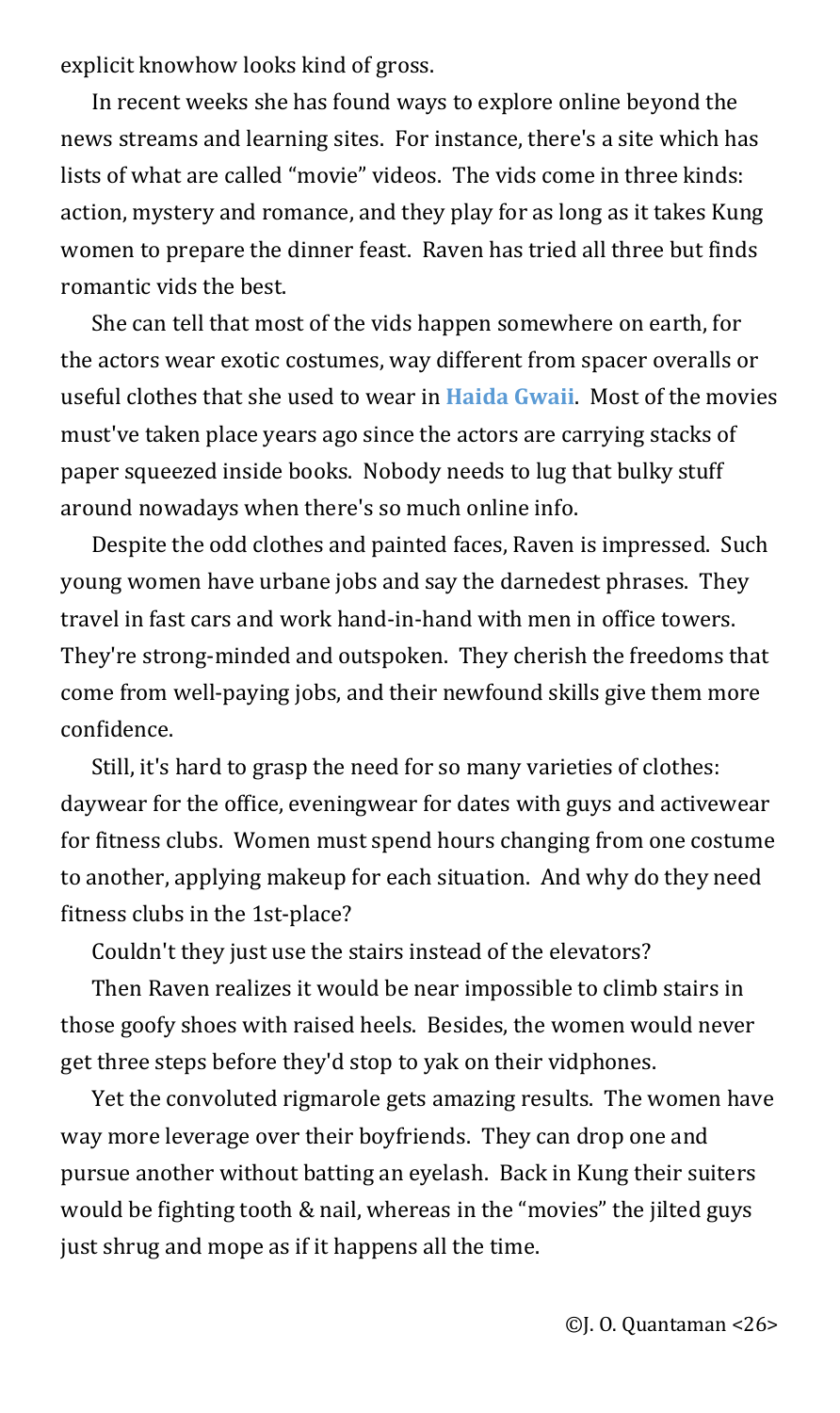Two hours later, she has watched two romantic vids, which were fun until the characters became predictable with petty behaviors.

Since cultural allusions fly over her head, Raven is often clueless about the fine points of their chats. And besides, the romantic pair always kiss and make up at the end.

Searching for other novelties, she clicks on "Honolulu Pole Dance Champions." The vid begins...

Using arms alone, a young man climbs the pole then hangs upsidedown from one knee. He extends his body off the pole, supported only by a hand and foot. A moment later he drops down as if pretending to fall before he catches himself. Raven is impressed with his strength and muscular control.

By contrast the woman champion performs way more deliberately. Her acrobatic moves are smoother, and she often pauses to pose, showing off the flexibility of her long legs. Raven reckons she'd need months of practice to perform with such brilliance, but she's certain she has the pluck and muscles to do it.

Next she watches the routines of the runners-up for either gender. So intent are her eyes on the flatview, she doesn't register Jo's entry to the room.

"Don't tell me you're watching burlesque?" says Jo in a brash tone of voice.

Raven sees an angry lawn of hair and withers under her mentor's reproach, though she's quick to defend the acrobats. "These are serious contenders. The narrator claims they'll soon compete at the Olympics."

<span id="page-26-0"></span>"Humph! Those losers have **[b'en](#page-39-4)** saying as much for decades."

"Whatever you think, it takes muscle control," says Raven.

Jo floats sideways to get a better look at the performer. "Hmm... At least she ain't wearing elevator heels."

Raven gapes, eyes growing large. "Whyever wear those?"

"The ballerina effect." Her mentor shrugs. "Makes a gal's gams look sexier. Pole dancing has come outta strip clubs and burlesque venues.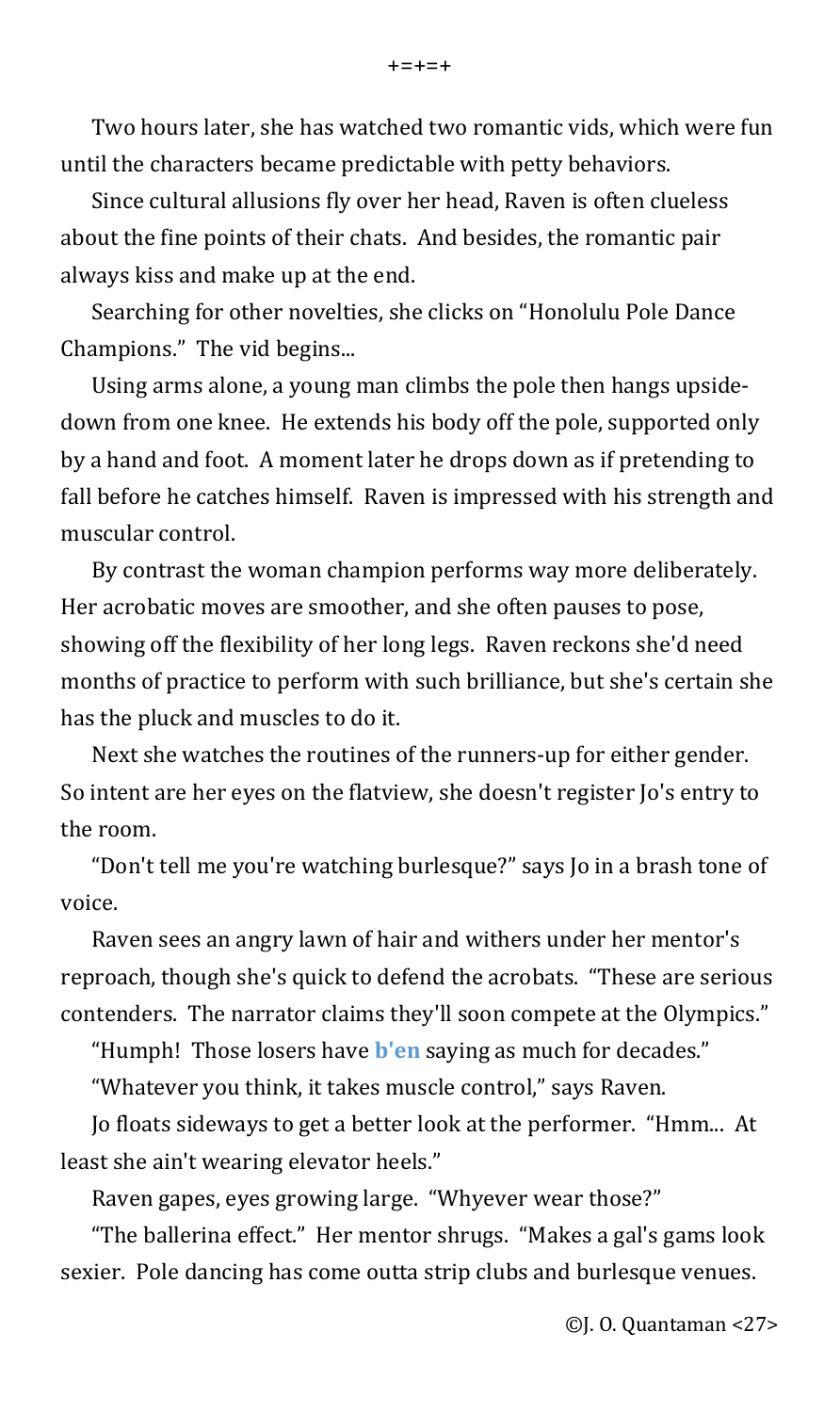Dancers prize glitter and glamor over athletic prowess."

<span id="page-27-1"></span>"It takes skill to do what these champions do."

"For sure, Raven. They have some talent, but our **[rundogs](#page-39-6)** can do as much with a few week's practice. Martial arts require more strength, stamina and muscle control. For instance, we've got a co-op gal who has made the same twists and twirls hanging from silks. And Jen did it 60 meters above ground without safety nets. In fact..."

Jo pauses in midbreath and narrows her yellow-predator eyes. "Can you keep what I tell you between us?"

<span id="page-27-0"></span>Raven nods.

"OK. Here's one of our trade secrets." She fumbles with a leatherlike case slung to her waistbelt and withdraws a prompter. "Jen wouldn't've performed at all if that bigwig hadn't insulted her. Then the lamebrain compounded his error when he bet 200 **[Solar\\$](#page-39-5)**. Which reminds me, that bozo still owes us 80,000 crows." She laughs. "Never bet against Jen."

Jo's face turns serious. From what I saw in your vid, the distance between poles is about 4½ meters. D'you agree?"

"Meter? How far is that"

"Oh right." Shakes her head. "You're about a meter and a-half tall. Suppose three of you were lying down head to foot and again head to foot, then you'd cover the space between poles. Does that make sense?"

Raven hesitates then says, "I guess so."

"I believe 4½ meters will be the standard they'll choose for Olympic competitions. In your vid, how many dancers used both static pole and spinning pole?"

"All of them."

"Did they get down from one pole, do a breakdance across the floor then climb up the 2nd-pole?"

"Yeh."

"But nobody went pole-to-pole through the air?"

"No. They came across like you said."

Jo fingers her prompter. "Once I find the right file, I'm gonna show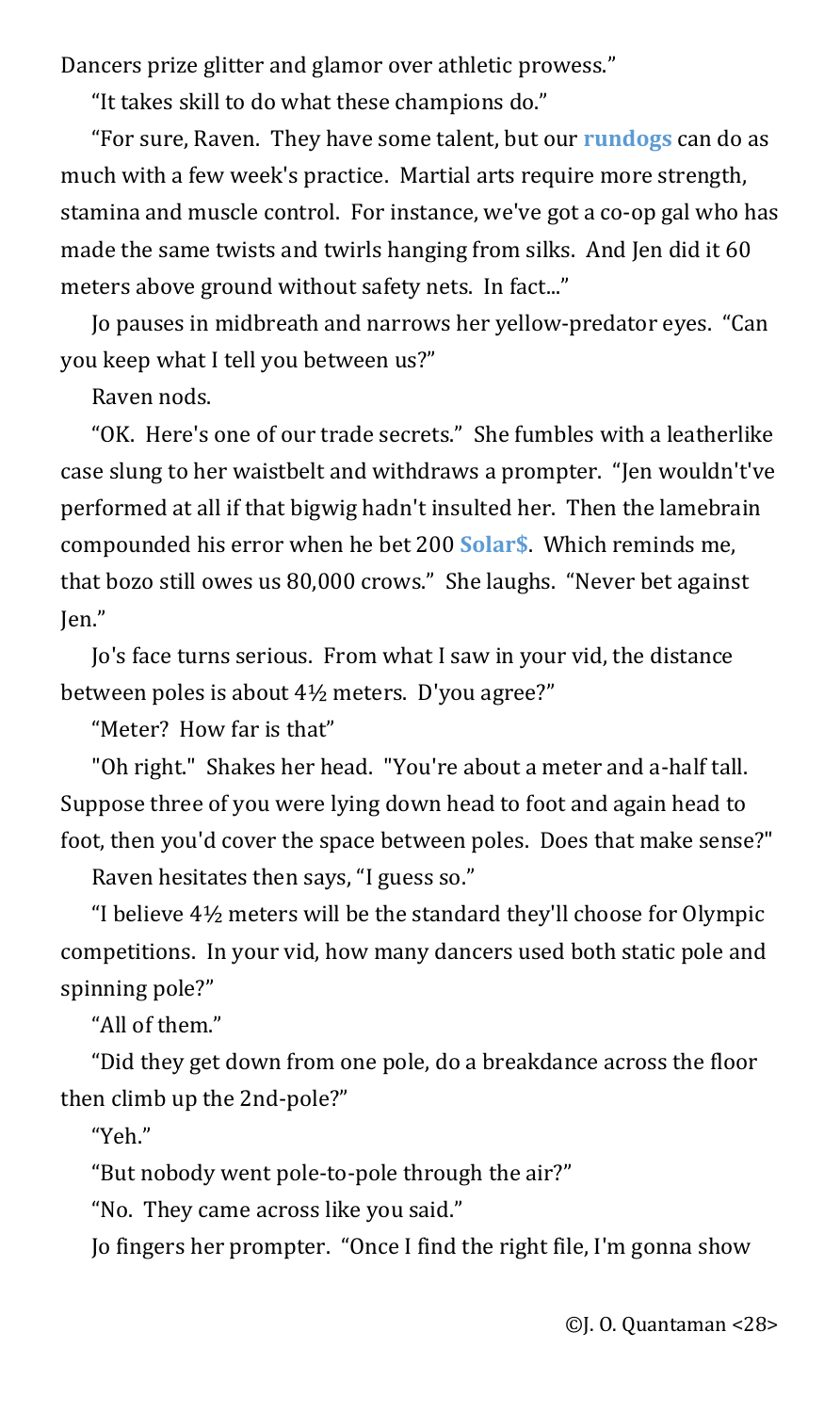you Jen's version of pole-to-pole. You won't see the whole performance, just the crossover, but enough to show how miffed Jen was. For instance, you won't see her gape-tooth smile. She'll be sporting her prosthetic tooth, and she'll be wearing a two-piece swimsuit instead of a dull overall. And she'll don a fancy wig to counterbalance **[tabi](#page-39-8)** slippers." Jo frowns. "The bugger still owes us 80,000 **[crows](#page-39-7)**."

<span id="page-28-1"></span><span id="page-28-0"></span>She eyes her prompter. "Aha! I'll stream it to your flatview, and we'll both watch..."

Jen is a small woman, yet it's clear she knows her way around a pole. As she works the upper pole she leans outside and rotates to the inside. Then launches herself and makes two somersaults in midair before she lands gracefully on the lower part of the opposite pole. It all happens so fast that Raven has trouble believing her eyes.

Jo laughs. "Believe it or not, this was a piece of cake. Jen used to do stunts like this 60 meters up with no safety nets. Now let me rerun this clip in slow-mo. And I'll point out the physical tricks she uses to create her magic."

She fingers the prompter then streams the vid, pausing when Jen leans outside the pole. "Don't forget, Raven. This demo was recorded on earth where objects drop at 9.8 meters per-second per-second. So Jen had to fly sideways at better than five meters per-second to reach the 2nd-pole. Here she prepares to build up momentum." She restarts the slow-mo. "Watch Jen accelerate over the length of her torso from outside to inside. Don't misjudge the arm strength. Her wrist grips are stronger than anyone's I've ever seen.

"By the time she's ready to separate from the pole," Jo goes on, stopping the vid, "her center of mass is moving faster than two meters per-second." Restarts the slow-mo. "Two powerful legs furnish added thrust. The 2nd-foot pushes at an angle to her center of mass and induces the somersaults.

"Here's the best part; watch the landing. See how Jen greets the pole like a bee on a flower petal? First she extends her right hand and grabs the pole across from her waist. Next her left hand grabs the pole across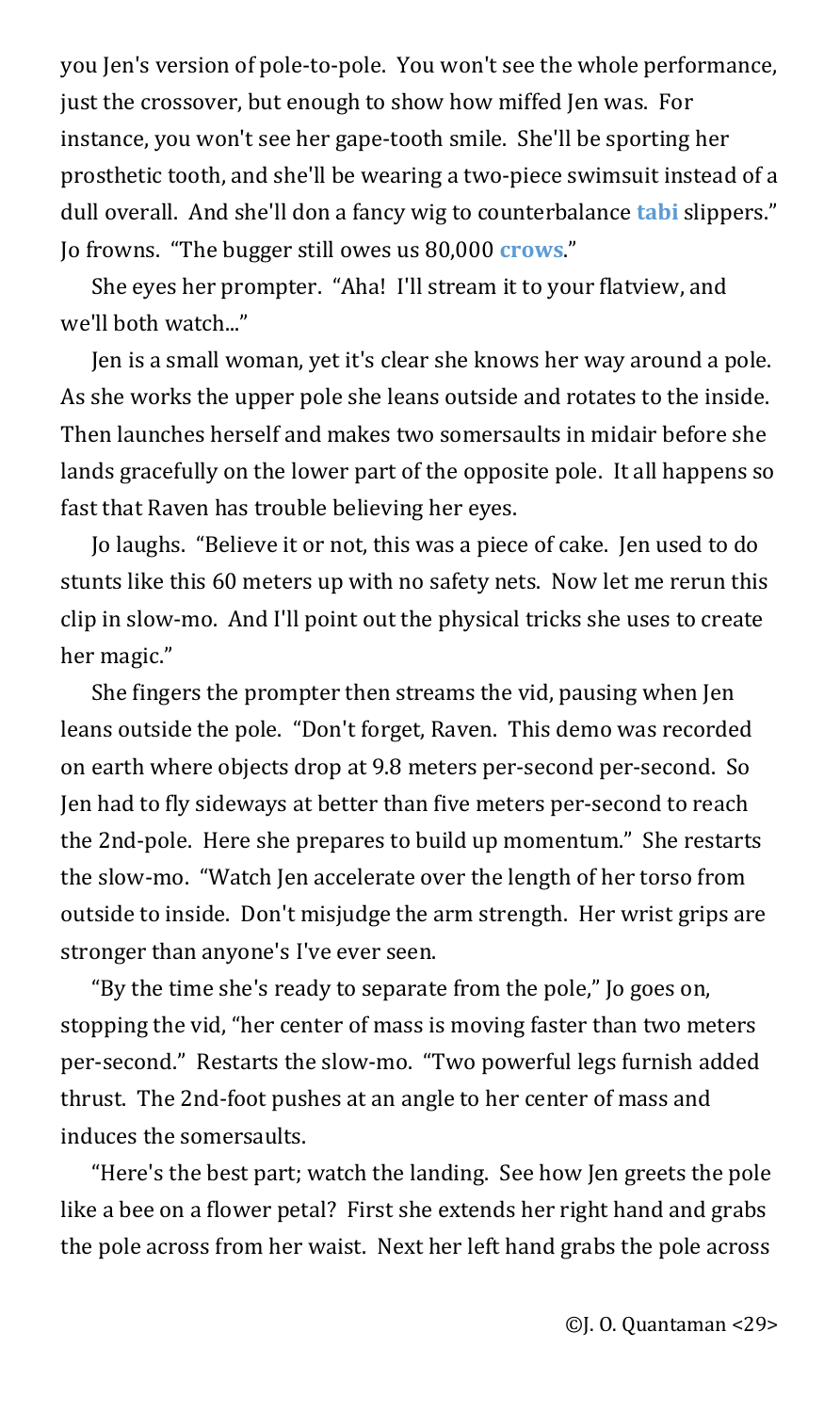from her knee. A millisecond later her right foot contacts the pole, followed by her left foot. All this time her torso keeps dropping till arms and legs absorb the downward pull of gravity. At which point, her right hand holds the pole above her head, and her knees are bent at angles less than 90°. Jen is poised to rebound upward with powerful arms and thigh muscles."

Jo laughs as the clip ends. "There you see a simple-Simon maneuver from a superb athlete." She lays a finger across her lips. "Remember. You promised to keep mum about this. Right?"

Raven nods.

"No sense letting our foes know how easy it is we can do 'em."

 $+ = + = +$ 

The demo is yet another reason to worship the fiery redhead. Jo personifies the wonderful world that waits, once her foot is mended. But the process is taking too long. She needs to get off her back, to become active again, to get the heck going.

"Please, Jo. Take me swimming..."

"Sorry, Honey. No time to take you down to the one-third gravity pool. Today I'm busy with security matters. Maybe tomorrow."

Raven is crestfallen.

"Soon the QMA will be around to change your bandage. You must be dying to see if your toes have sprouted."

"Can I stay in the soups after my foot's healed?"

"Ain't s'pozed to." Jo sighs. "But you've got special genes. So there might be a workaround if you keep silent about **[DB](#page-39-9)**." She winks. "Promise?"

Raven nods eagerly.

Links to published books...

<span id="page-29-0"></span>↓ Loose Threads ↓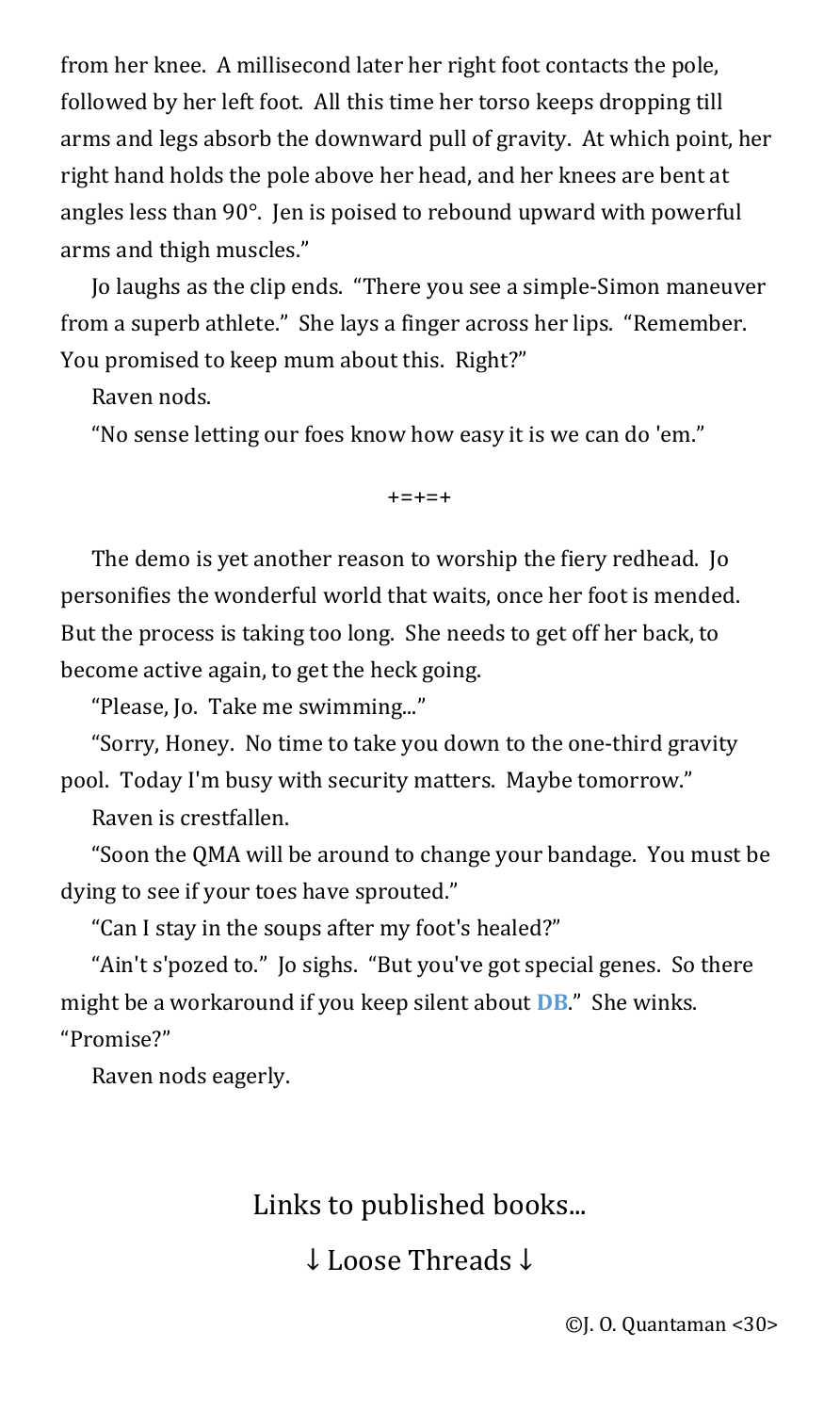**<https://www.amazon.com/gp/product/B07J5GQV19>**.

### ↓ Hot Wheels ↓

**<https://www.amazon.com/gp/product/B086HDMB2M>**.

### ↓ Spin-off ↓

**<https://www.amazon.com/gp/product/B082Z86BN1>**.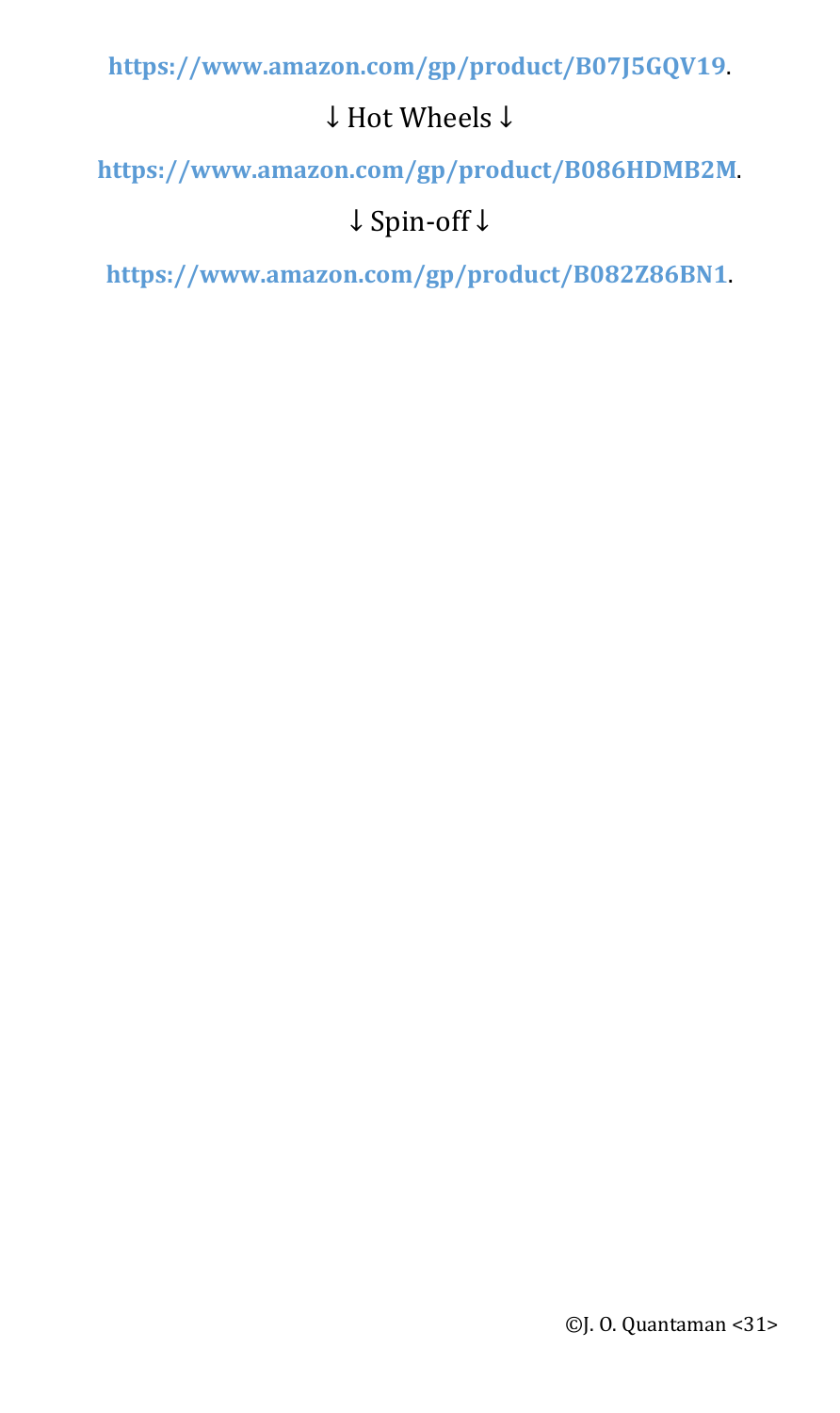#### **[Prologue](#page-0-3)**.

- <span id="page-31-2"></span>**Public Eye** is the standard surveillance recorder in SOAR habitats. Public eyes record 12-million pixels-per-frame in 24-qubit color at 75 frames per-second, with the visual stream synchronized to digital audio. **[Back](#page-0-2)**.
- <span id="page-31-1"></span>**SOAR** (acronym) Solar Omnifarious and Aspiring Republic. Spacer colonists belong to this economic confederation of member co-ops. **[Back](#page-0-1)**.
- <span id="page-31-0"></span>**AR** (acronym) Augmented Reality. AR glasses display websites and infomercials. Users can't get lost since they're linked to GPS which furnishes smart maps and situational awareness. **[Back](#page-0-0)**.
- <span id="page-31-3"></span>**Tsawwassen** is a futuristic metropolis (urban plexus) suspended over the Fraser River delta in former British Columbia, Canada. The name may also refer to the quasi-province or Tsawwassen Coastal Preserve (TCP). **[Back](#page-1-0)**.
- <span id="page-31-5"></span>**Brotherhood** is a terrorist group of antiabortionists who abhor members of the LGBTQ community. They believe men are the superior gender, and women must yield to their husbands. The group regards persons without European blood to be inferior. There are suspicions the Brotherhood is connected somehow to Red Falcons, a subsidiary of the transnat Zesticon. **[Back](#page-2-1)**.
- <span id="page-31-4"></span>**pet** (SOAR acronym) PsignoEmotional Therapist. Pets are professionals who render personal and psychoanalytical healing. Some pets apply mental techniques; others apply sensual therapy. **[Back](#page-2-0)**.

 $+ = + = +$ 

#### **[Hacker Foray](#page-3-0)**.

<span id="page-31-6"></span>**Marija (Marj) Combik**: Brownbelt, Scout. Born 2046. Adult height:

©J. O. Quantaman <32>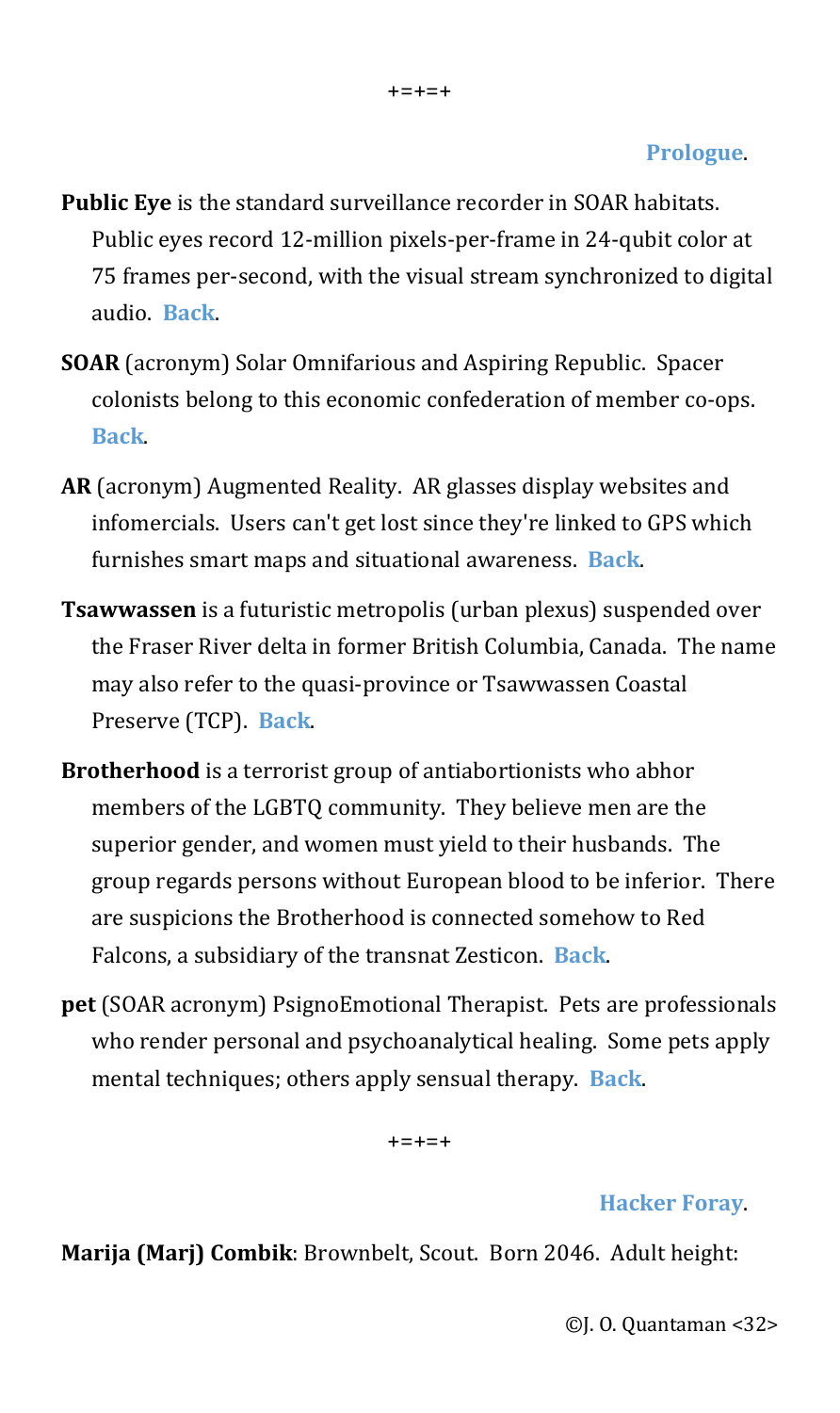181 centimeters; weight 175 kilograms; blue eyes; brown hair. Joins Dog Breakfast in 2065. Earns brownbelt in 2074. **[Back](#page-3-4)**.

<span id="page-32-3"></span>**fibe** is the short form for fiberoptic channel. **[Back](#page-3-3)**.

- <span id="page-32-2"></span>**CCD** (acronym) Charge-Coupled Device. CCDs function as electronic imaging devices originally developed for astronomical telescopes. CCDs make excellent surveillance recorders which capture digital images at multiple light intensities. **[Back](#page-3-2)**.
- <span id="page-32-1"></span>**Dog Breakfast** is a covert SOAR co-op that works in conjunction with POE to ensure fair play. Its members include (from youngest to oldest):

Nyssa (Sis) Persson, rundog, AI consultant; Meghan (Meg) Getzler, orange belt, dataroom geek; Subira (Subie) Herren, orange belt, dataroom super; Kavita (Kav) redbelt, Fingar's understudy; Fingar (Fing) white belt, lead hacker; Marija (Mar) brownbelt, scout; Shepp, rundog, weapon's instructor; Jenna (Jen/Pix) Marov, rundog, acrobat, climber; Griswold (Griz) rundog, strength specialist; JoAnna (Jo) rundog, ex-taxi driver; Makoto (Mack) rundog, master of martial arts; Naïlah (Nigh) former rundog, Timekeeper; Absen (Abb) Ho, rundog, Cook's partner, deceased; Ahab (Cook) Ho, rundog, founder, top dog. **[Back](#page-3-1)**.

<span id="page-32-0"></span>**transnat** is the short form for transnational corporation. By mid-21stcentury, multinationals have merged into conglomerates. Seven transnats have one-billion employees on affiliated payrolls. Below are major CEOs and corporations in the order of largest cash flow.

> W. A. Rathbone, CEO of Zesticon Plc.; Okuno Ayumi, CEO of SonyKong Ltd.; Trevor Wynestoop, CEO of Wexol Inc.; Ralph Heck, CEO of Beuack AG;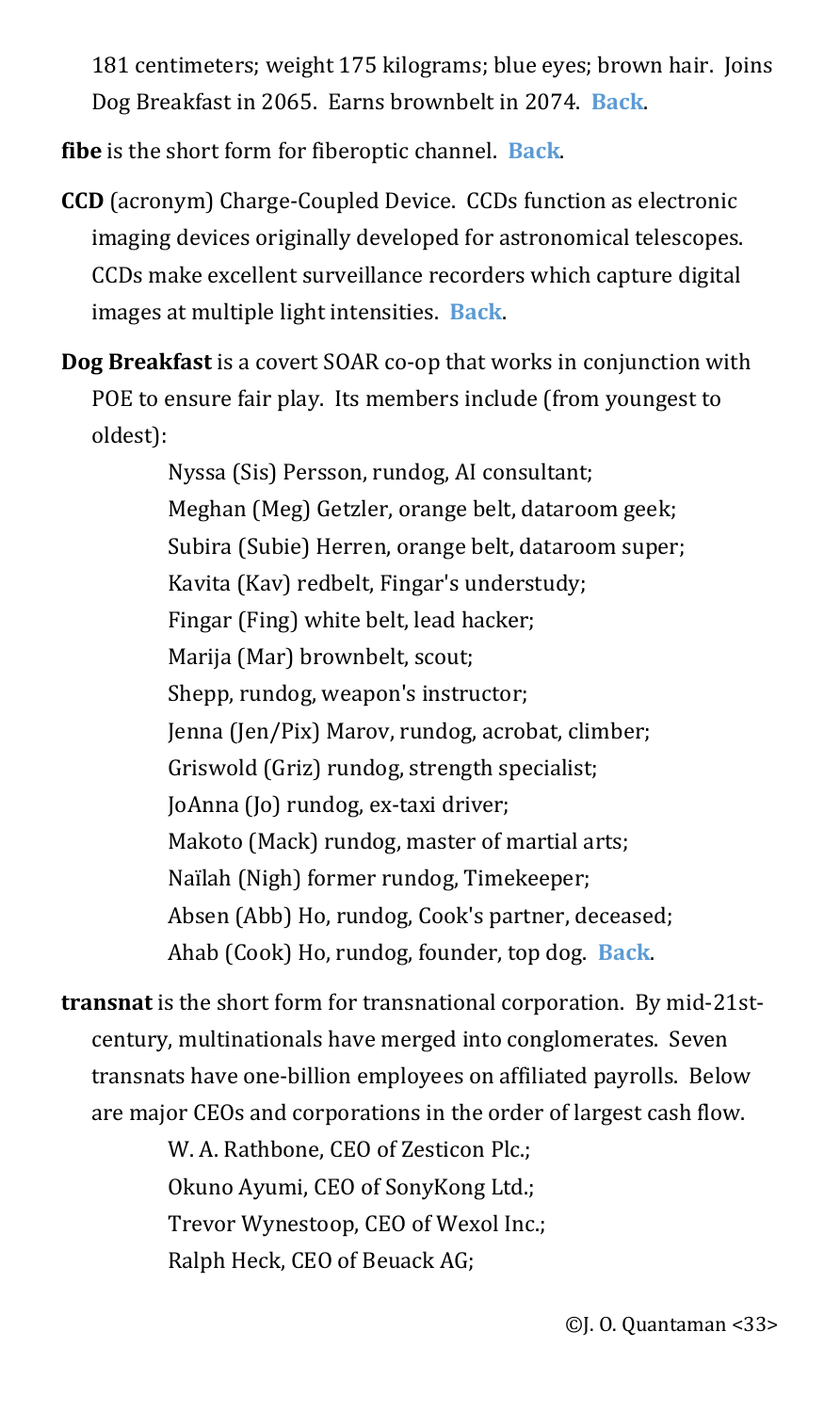Choong Zhijian, CEO of Yuhan Ltd. Martin Gagnon, CEO of Goranda ADR; Torero Grabb, CEO of Shrinkwrap Inc. **[Back](#page-3-5)**.

- <span id="page-33-1"></span>**Kavita**: red belt, Fingar's life partner and understudy. Born in 2048. Adult height: 170 centimeters; weight: 62 kilograms; hazel eyes, light-brown hair. Joins Dog Breakfast co-op 2066. **[Back](#page-4-1)**.
- <span id="page-33-0"></span>**HyperNet** is the 21st-century acceleration of the Internet. It connects via fiberoptic channels and satlinks which facilitate commercial enterprises, wired & wireless communications, audiovisual webcasts and holoflix downloads. **[Back](#page-4-0)**.
- <span id="page-33-3"></span>**gotta** (verbal slang) got to. A bare infinitive verb. **[Back](#page-5-1)**.
- <span id="page-33-2"></span>**gimmie** (verbal slang) give me. **[Back](#page-5-0)**.
- <span id="page-33-5"></span>**kilom** (short form) kilometer. Eight kilometers equal five miles approximately. **[Back](#page-6-1)**.
- <span id="page-33-4"></span>**Yuhan Ltd.** (Zhijian Choong) China HQ. Subsidiaries include: Hãiyùn Huòwù, the world's largest merchant-marine conglomerate; Harmonic Bunion, a franchise of exclusive health resorts; Groschen, a prominent biotech multinational; Synthgrow, a pharmaceutical conglomerate; Fiberops, a transoceanic cable provider for data transfer; Yuhan Ecolog, an environmental foundation. **[Back](#page-6-0)**.
- <span id="page-33-7"></span>**GREENS** (acronym) Graphic Reports on Ecological, Environmental and Natural Sciences. GREENS is a public co-op sponsored by SOAR offworlders. Dedicated to planetary science, the co-op gathers and disseminates useful knowledge to maximize the noösphere. **[Back](#page-7-1)**.
- <span id="page-33-6"></span>**piezoelectric** (physics term) describes materials that change properties under an applied electric charge. **[Back](#page-7-0)**.
- <span id="page-33-8"></span>**fuxgate** (slang) spontaneous erotic fusion. 20th-century scientists linked fuxgates to luminous phases of the moon. However, this hypothesis has been largely debunked and psychologists now believe that fuxgates are caused by a lack of gravity. **[Back](#page-8-0)**.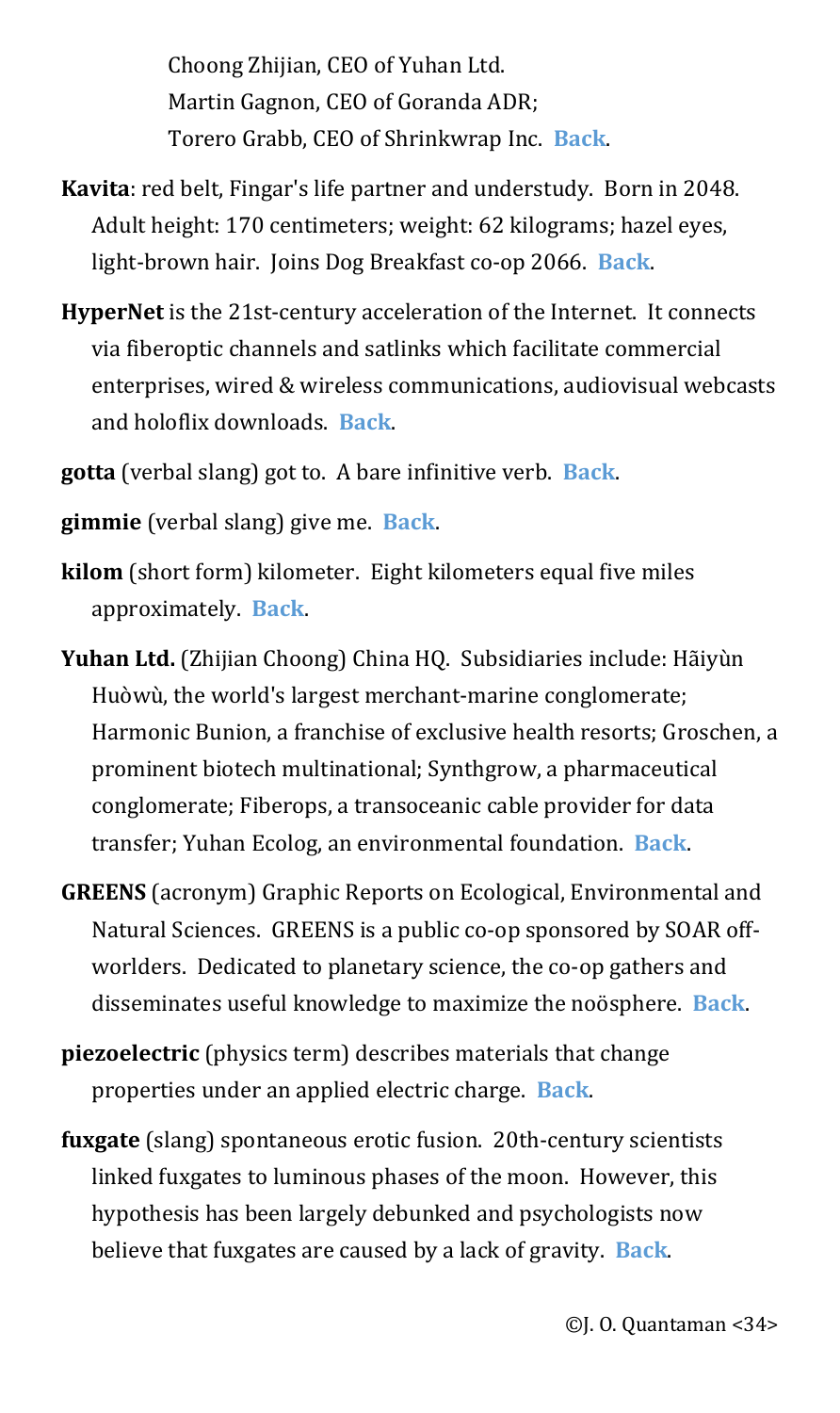<span id="page-34-2"></span>**gonna** (verbal slang) going to. A bare infinitive verb. **[Back](#page-8-3)**.

<span id="page-34-1"></span>**Naïlah Bhullar (Nigh/Timekeeper)**: former rundog. Born 2019. Adult height: 178 centimeters; weight: 66 kilograms; emerald-green eyes; brown hair. Runs off with boyfriend against parents' wishes in 2037. Abandoned by boyfriend and is subsequently arrested. Meets Absen Ho in 2041. Joins Dog Breakfast co-op in 2046. **[Back](#page-8-2)**.

<span id="page-34-0"></span>**b'en** (vocal slang) been. **[Back](#page-8-1)**.

<span id="page-34-5"></span>**oughta** (verbal slang) ought to. A bare infinitive verb. **[Back](#page-10-2)**.

- <span id="page-34-4"></span>**vidcom** is a full-function smartphone giving audiovisual pod casting. **[Back](#page-10-1)**.
- <span id="page-34-3"></span>**Fingar, Habib (Fing)**: white belt, resident hacker, IT magician. Born in 2049. Adult height: 168 centimeters; weight: 81 kilograms; blue eyes; dark-brown hair. Develops new safety protocols for HyperNet in 2069. Joins Dog Breakfast co-op 2070. **[Back](#page-10-0)**.

+=+=+

### **[Manager's Inquest](#page-11-3)**.

- <span id="page-34-8"></span>**Yvonne Boden**: Born 2025. Adult height: 172 centimeters; weight: 72 kilograms; hazel eyes; blonde hair. Works at repairing robots in freespace 2050-2057. Migrates to Tsawwassen 2063 and joins the Urban Management co-op. Becomes Tsawwassen Manager 2073. **[Back](#page-11-2)**.
- <span id="page-34-7"></span>**Haida Gwaii** is an archipelago off the westcoast of British Columbia (Tsawwassen Coastal Preserve), formerly called Queen Charlotte Islands. **[Back](#page-11-1)**.
- <span id="page-34-6"></span>**crèches** are educational institutions devoted to the care and upbringing of children aged two through 18. **[Back](#page-11-0)**.
- <span id="page-34-9"></span>**TCP** (SOAR acronym) Tsawwassen Coastal Preserve. TCP encompasses the Pacific coastal ecologic zone: the far western foothills and rainforests of Canada, including the outlying islands and territorial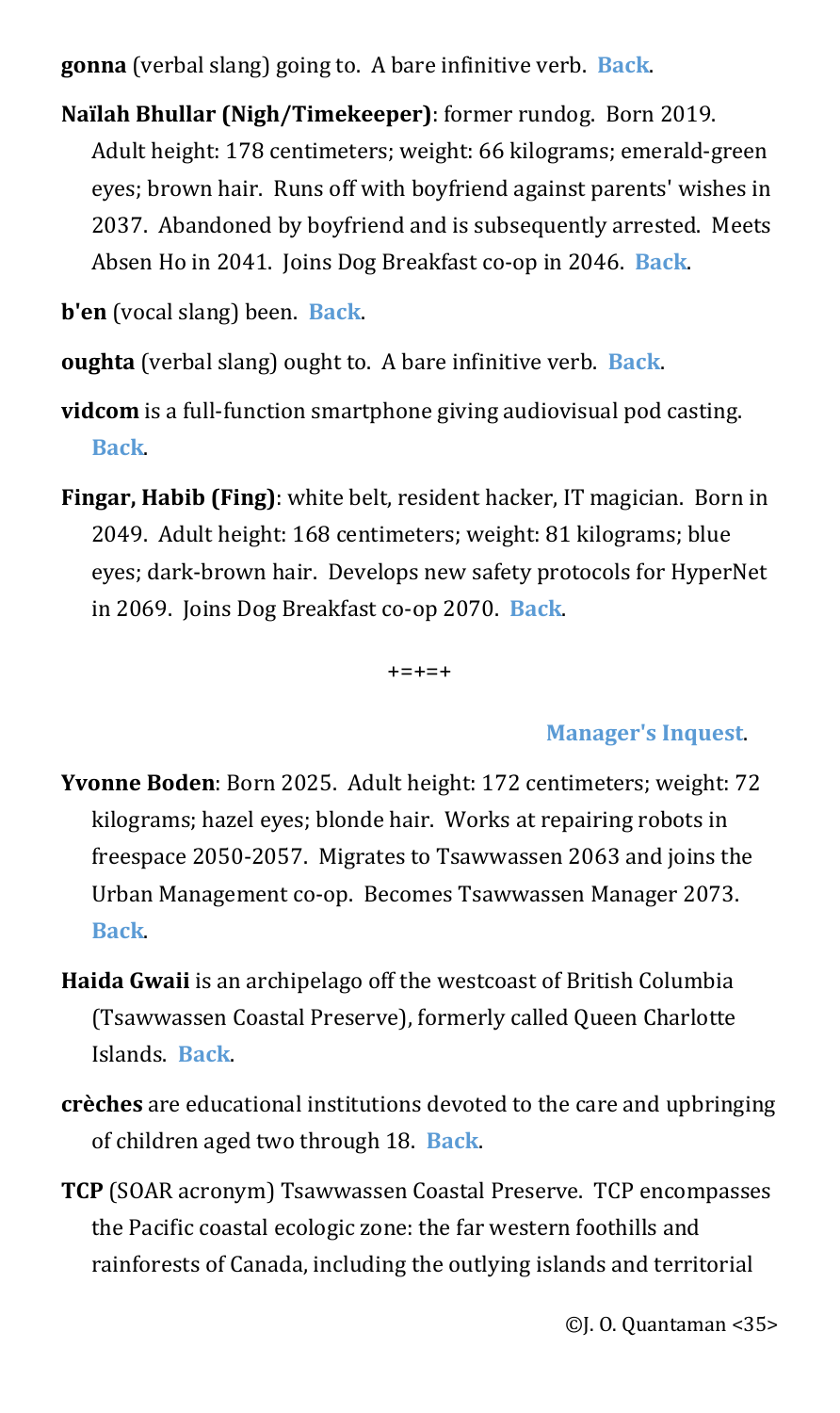waters. **[Back](#page-12-2)**.

- <span id="page-35-1"></span>**SOAR** (acronym) Solar Omnifarious and Aspiring Republic. Spacer colonists belong to this economic confederation of member co-ops. **[Back](#page-12-1)**.
- <span id="page-35-0"></span>**Guides** are members of Guide co-ops. They supply crucial guidance for youngsters between age two and adulthood at age 18. Those who educate the next generation are revered in SOAR communities. Their responsibilities toward youngsters are taken very seriously. All their actions are monitored so that any hint of abuse will be uncovered and prosecuted. **[Back](#page-12-0)**.
- <span id="page-35-4"></span>**soupcan** is the nickname for a cylindrical habitat in cislunar space. In plural reference, soupcans are often shortened to soups. These orbiting habitats have six-kilometer diameters and rotate to simulate earthlike gravity. Soupcans were 1st-envisioned by the Russian futurist Tsiolkovski, and later in the 20th-century by Gerard K. O'Neil. **[Back](#page-13-1)**.
- <span id="page-35-3"></span>**August age** marks the changeover from fulltime co-op service to semiretirement. Metics may declare themselves "August aged" anywhere between the ages of 55 and 75. When the August interlude is declared, a metic's co-op shares become nonvoting, the equivalent of solar bonds. The retirement hoard must be converted to spendable cash in annual installments. **[Back](#page-13-0)**.
- <span id="page-35-2"></span>**mothers** exercise the votes of their newborn children for the 1st-two years of the child's life, after which the proxy vote is shared between the mother and the Guide co-op. A mother who has accumulated 56 shares in her co-op will see them doubled (for the purposes of voting on social issues) to 112 for two years then reduced to 84 for the time that her child resides in the crèches.

In the case of a mother who holds 56 votes in her co-op, let's suppose she has given birth to six children of which one she keeps during maternity leave and five are progressing in the crèches. This mother would raise her voting clout to  $252$  (=  $5 \times 28 + 2 \times 56$ ).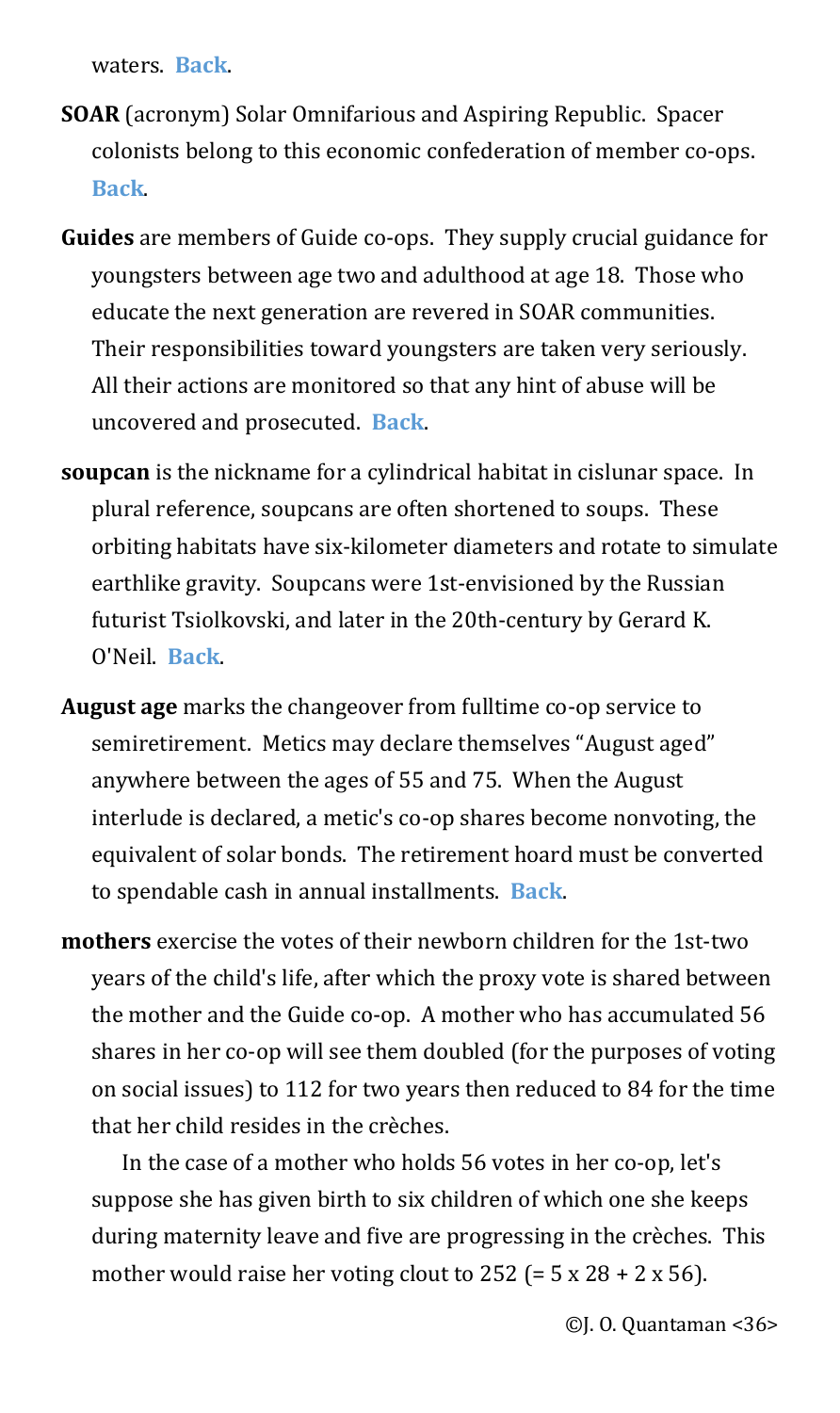Once the child graduates from the crèches at age 18, the right to vote reverts to the new adult. **[Back](#page-13-2)**.

<span id="page-36-0"></span>**co-op share** represents the cost-of-living expenses for two days. Costof-living covers all amenities necessary for a metic's wellbeing. The amenities include air, water, foodstuffs, shelter, info access and typical recreational pursuits. Cost-of-living is prorated according to normal expenses incurred vis-à-vis one's residential location.

When living in the equatorial spaceports, metics' shares worth 1.5 Solar\$ (1,350 crows). When living in TCP, metics' shares are worth one Solar\$ (900 crows). When living in the soupcans or on lunar surface, metics' shares are worth five Solar\$ (4,500 crows). When living in the Martian outposts, metics' shares are worth seven Solar\$ (6,300 crows), which represents the cost-of-living expenses for two days. Cost-of-living covers all amenities necessary for a metic's wellbeing. The amenities include air, water, foodstuffs, shelter, info access and typical recreational pursuits. Cost-of-living is prorated according to normal expenses incurred vis-à-vis one's residential location.

Co-op shares are nonspendable until metics declare August age and transfer shares into spendable funds. However, metics may borrow against their equity store insofar as their co-ops allow it. **[Back](#page-14-0)**.

- <span id="page-36-4"></span>**soups** (short-form slang) soupcans which are cylindrical habitats in cislunar orbit (L5). **[Back](#page-15-2)**.
- <span id="page-36-3"></span>**freespace** (SOAR slang) is vacuous space beyond planetary atmospheres where humans are weightless due to freefall. **[Back](#page-15-1)**.
- <span id="page-36-2"></span>**reprofactuary** is a protozygote bank. Women of childbearing age are entitled to make selective sperm deposits from their partners. Their reprofactuary accounts are held in strict confidence before, during and after "in vitro" pregnancies. **[Back](#page-15-0)**.
- <span id="page-36-1"></span>**metic** signifies a person who has SOAR citizenship. Metics are entitled to a vote on social policy as soon as they've joined a co-op. Inmates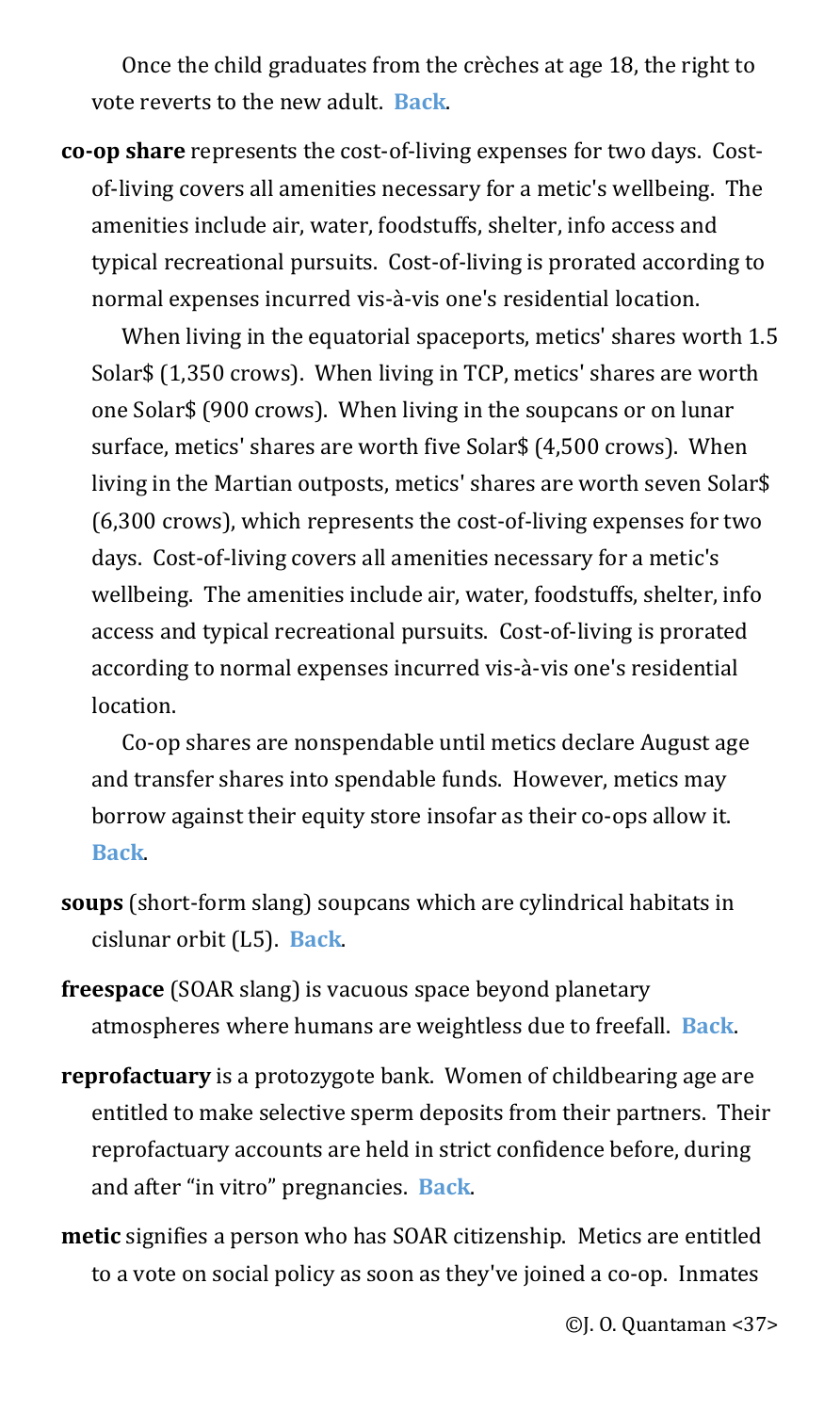of debtors' college may express their opinions, but their votes have no effect. August-age metics who have retired outside SOAR communities are likewise ineligible to vote. **[Back](#page-15-4)**.

<span id="page-37-0"></span>**TM** (acronym) Tsawwassen Manager co-op. **[Back](#page-15-3)**.

<span id="page-37-3"></span>**POE** (SOAR acronym) Public Observers Elect. POE is an oversight co-op whose members are ombudsfolk. They're the only metics authorized to access the audiovisual records of public eyes. Public observers must follow strict protocols that respect metics' privacy while they scrutinize suspicious activities and disclose only those details needed for the courts of justice.

POE relies on Dog Breakfast co-op for operational forays. DB gathers on-site evidence firsthand, but it must follow the same constraints as POE itself. Operators carry cams that record their deeds. **[Back](#page-16-2)**.

<span id="page-37-2"></span>**Ahab (Cook) Ho**: rundog. Born 2016. Adult height: 169 centimeters; weight: 74 kilograms; dark-brown eyes, gray hair. Begins bodyguard service in 2036. Co-founds Dog Breakfast co-op in 2045. **[Back](#page-16-1)**.

<span id="page-37-1"></span>**blackbear** is a police constable in spacer communities. **[Back](#page-16-0)**.

- <span id="page-37-5"></span>**Kung** is the name of a small village on the western shore of Virago Sound, Graham Island, Haida Gwaii. **[Back](#page-17-1)**.
- <span id="page-37-4"></span>**Nestor Kosmas**: Top official with Public Observers Elect co-op in TCP. Born 2032; 185 centimeters tall; 83 kilograms heavy; blue eyes; brown hair speckled with gray. Joined POE co-op in 2066. **[Back](#page-17-0)**.
- <span id="page-37-6"></span>**yip** (SOAR acronym) Young Informed Person. Adolescents in SOAR communities are educated in dormitory-style crèches until they reach age 18. They are called yips until graduation. **[Back](#page-18-0)**.
- <span id="page-37-7"></span>**pogrc** (SOAR acronym) PsignoOrganic Guidance-Response Counselor. A pogrc is a registered physician who tailors supplemental mixes to individual tastes, lifestyles and body chemistries. Their amends are recorded with the SOAR health authority, which manages the feedback database for specific age groups, lifestyle needs and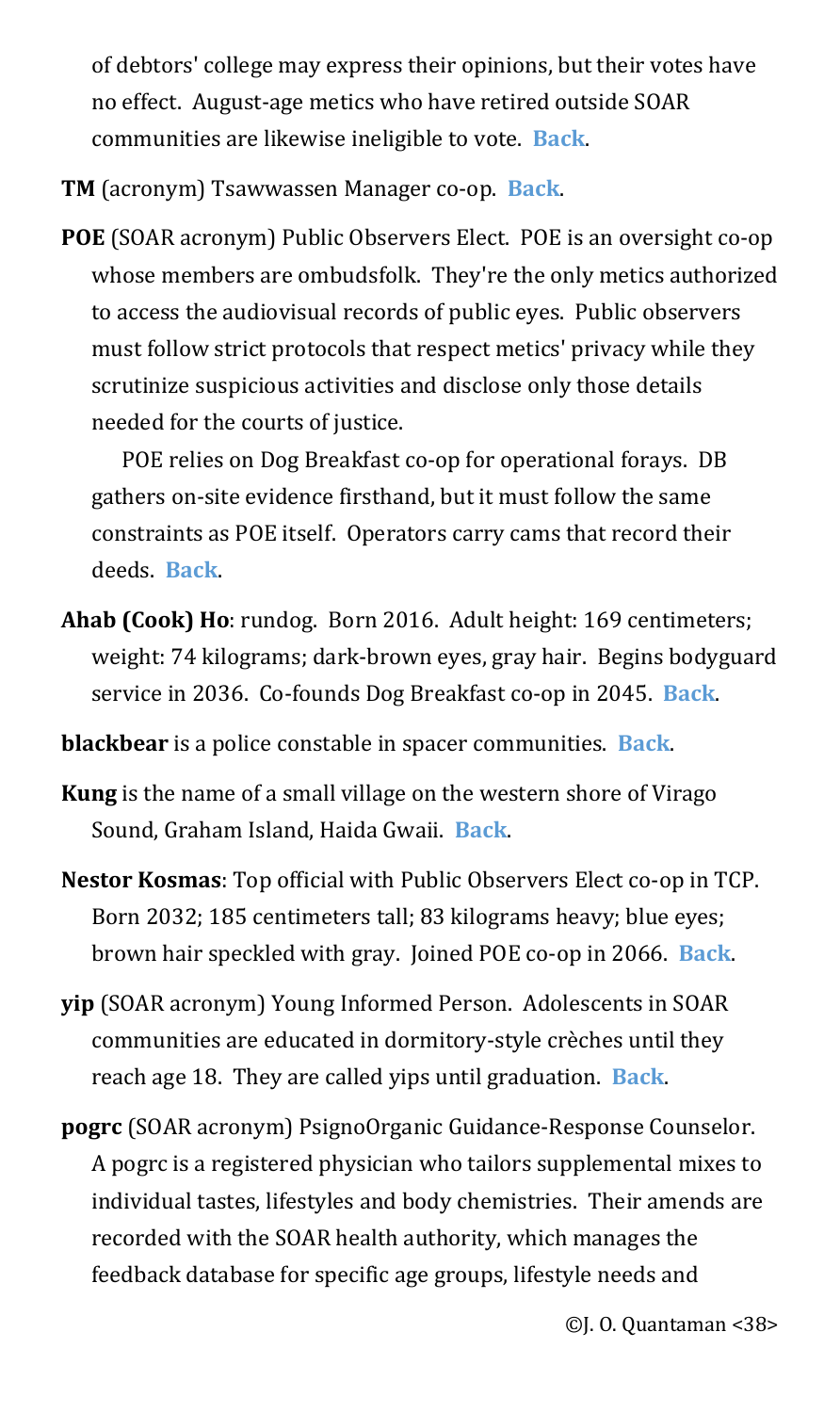genotypes. **[Back](#page-19-1)**.

<span id="page-38-0"></span>**Raven (Rave) Rocksong**: aboriginal forager, ambitious dreamer. Born 2061. 168 centimeters; 65 kilograms, gray eyes, jet-black hair. Joins Dog Breakfast in 2079. **[Back](#page-19-0)**.

+=+=+

### **[Tenderfoot](#page-20-3)**.

- <span id="page-38-3"></span>**QMA** (acronym) Qualified Medical Advocate. QMAs are qualified to handle traumas in humans or animals. They deal with burns, lacerations and fractured bones. They handle emergency surgeries and harmonize the 12 meridians. QMAs yield to the guidance and supervision of a pogrc. **[Back](#page-20-2)**.
- <span id="page-38-2"></span>**cuz or 'cuz** (short-form slang) because. **[Back](#page-20-1)**.
- <span id="page-38-1"></span>**JoAnna (Jo)**: rundog. Born 2035. Adult height: 178 centimeters; weight: 71 kilograms; yellow eyes; red-flaming hair. She drives taxi in Miami 2054-6. Joins Dog Breakfast co-op in 2057. **[Back](#page-20-0)**.
- <span id="page-38-6"></span>**abso** (short-form slang) absolutely. **[Back](#page-21-2)**.
- <span id="page-38-5"></span>**beamersat** (coined word) beamer satellite. They're large platforms in geosynchronous orbit that transform solar photons into microwave beams (masers). The beams are sent to earthside receptor stations, which convert microwaves to electricity that feed the global grid. The satellites also function as relays for earth-to-earth comsats. **[Back](#page-21-1)**.
- <span id="page-38-4"></span>**freespace** (SOAR slang) is vacuous space beyond planetary atmospheres where humans are weightless due to freefall. **[Back](#page-21-0)**.
- <span id="page-38-8"></span>**baidarka** looks like a one- or two-person kayak. Baidarkas are made of natural, indigenous materials, such as tanned animal hides and hollowed bolls of yellow or redcedar. The upper covering is usually fitted separately. **[Back](#page-22-0)**.
- <span id="page-38-7"></span>**warrior canoe** is a dugout canoe powered by 16 to 24 paddlers. Long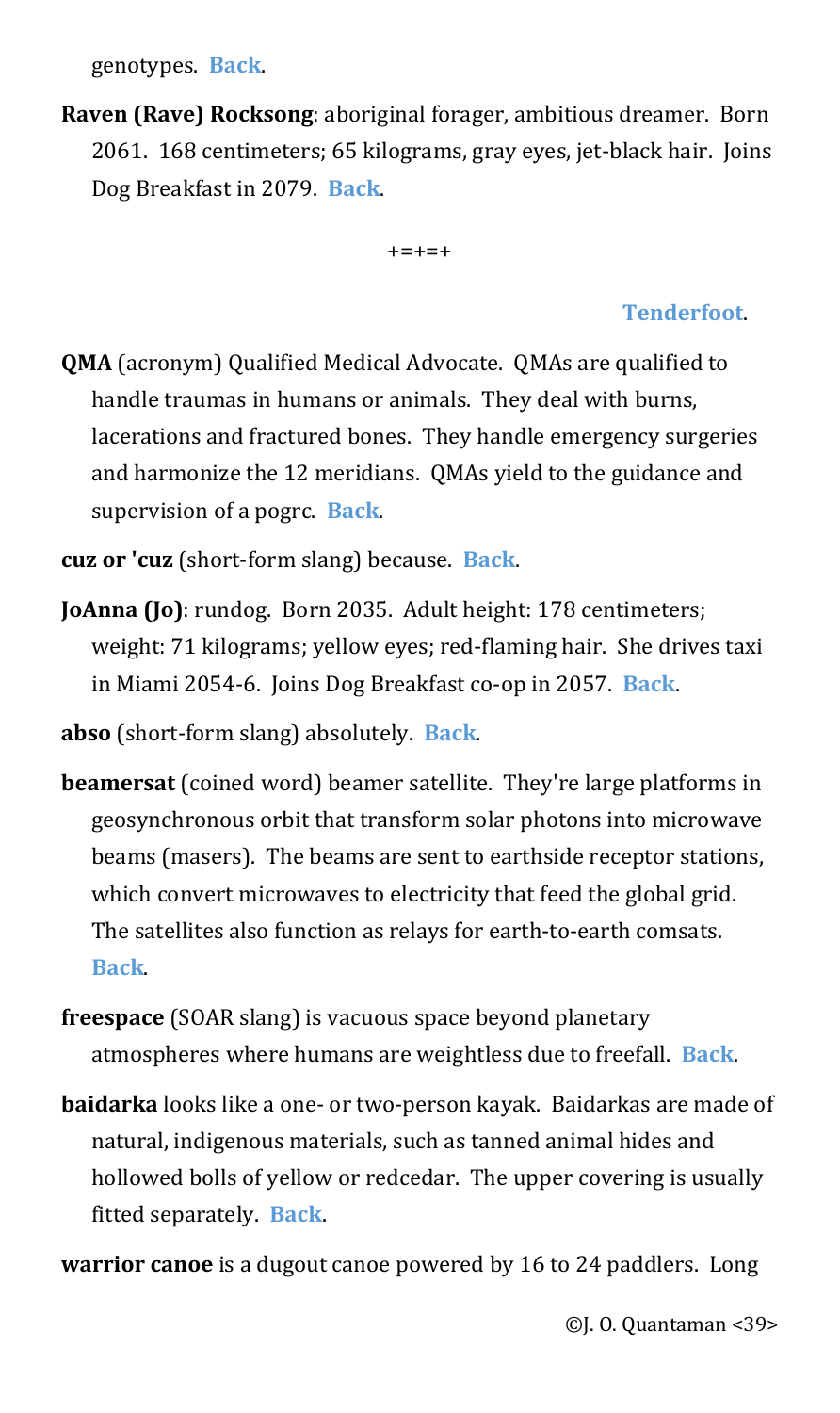ago, warrior canoes were used to raid villages on the Pacific coastline. Nowadays they're used for fishing and village-to-village travel. **[Back](#page-22-1)**.

- <span id="page-39-0"></span>**Kung** is the name of a small village on the western shore of Virago Sound, Graham Island, Haida Gwaii. **[Back](#page-23-0)**.
- <span id="page-39-2"></span>**prompter** is a mobile computing device (laptop) with all the bells & whistles. **[Back](#page-24-1)**.
- <span id="page-39-1"></span>**Jade Runner**: aboriginal fisher, amateur astronomer. 173 centimeters; 81 kilograms; brown eyes; black hair. Born 2060. **[Back](#page-24-0)**.
- <span id="page-39-3"></span>**Haida Gwaii** is an archipelago off the westcoast of British Columbia (Tsawwassen Coastal Preserve), formerly called Queen Charlotte Islands. **[Back](#page-25-0)**.
- <span id="page-39-4"></span>**b'en** (vocal slang) been. **[Back](#page-26-0)**.
- <span id="page-39-6"></span>**rundog** means the same thing as blackbelt in the school of qat. Rundog signifies the 6th-level or penultimate achievement. **[Back](#page-27-1)**.
- <span id="page-39-5"></span>**Solar\$** signify solar dollar(s). SOAR mints a limited number of coins which are highly prized, since their value appreciates against earthside currencies. The unit coin is five cents in diameter, composed of superhard alloy and has a green gemstone at its center. One Solar\$ equals 900 crows or 867.67 Amero\$ or 588.46 Euros or 490.17 Hong\$. Transaction values taken from final quotes on the SOW exchange on the 1st of May 2076. **[Back](#page-27-0)**.
- <span id="page-39-8"></span>**tabi** *TAH-bee* (Japanese) split-toed (socks). **[Back](#page-28-1)**.
- <span id="page-39-7"></span>**crows** are the monetary unit of TCP. One Crow equals 0.0011 Solar\$, 0.964 Amero\$, 0.654 Euros, 0.545 Hong\$. Transaction values taken from final quotes on the SOW exchange on the 1st of May 2076. **[Back](#page-28-0)**.
- <span id="page-39-9"></span>**DB** (acronym) Dog Breakfast is a covert SOAR co-op that works in conjunction with POE to ensure fair play. Its members include (from youngest to oldest):